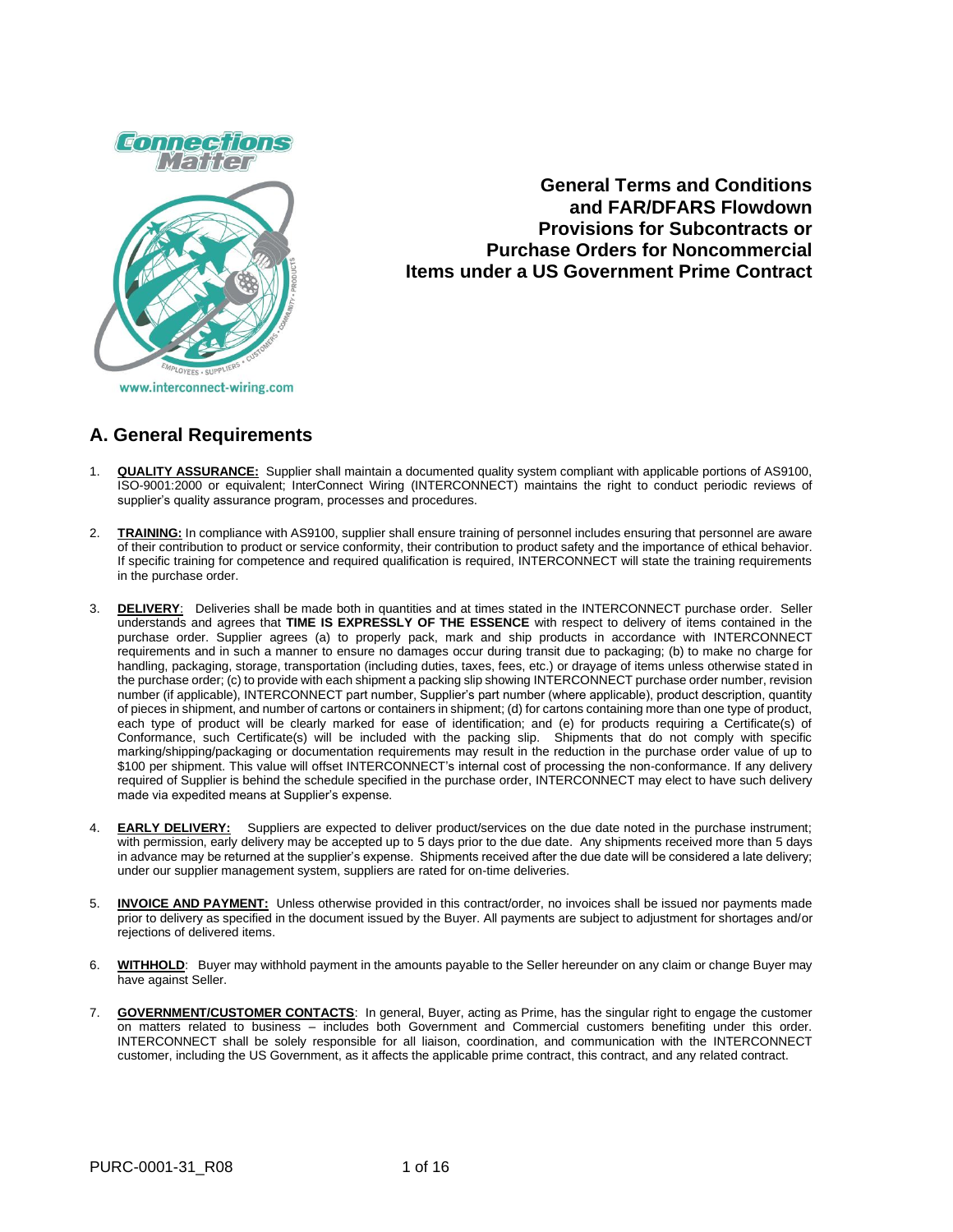- 8. **RELEASE OF INFORMATION**: Except as required by law, no public release of any information, or confirmation or denial of same, with respect to this contract or the subject matter hereof, will be made by the Seller without the prior written consent and approval of INTERCONNECT.
- 9. **ORDER OF PRECEDENCE:** Any inconsistency in this subcontract/order shall be resolved by giving precedence in the following descending order: (a) the schedule, (b) the general provisions, (c) other documents, exhibits, and attachments to the schedule, and (d) specifications/statement of work.
- 10. **MATERIALS**: All materials supplied shall be configured to the latest applicable revision unless explicitly noted otherwise. If the purchase order line item references a revision that has been superseded, the supplier shall notify the INTERCONNECT buyer prior to accepting the purchase order to ensure the correct revision is supplied. The work delivered hereunder shall consist of new materials, as defined by FAR 52.211-5 (not used, reconditioned, remanufactured, or of such age as to impair usefulness or safety).
- **11. PACKING AND SHIPMENT:** (a) Unless otherwise specified, all work is to be packed in accordance with good commercial practice to prevent damage and deterioriation during shipping, handling, and storage. (b) A complete packing list shall be enclosed with all shipments. Seller shall mark containers or packages with necessary lifting, loading, and shipping information, including the INTERCONNECT contract number, item number, dates of shipment, and the names and addresses of consignor and consignee. Bills of lading shall include this contract number. (c) For work shipped within the United States, unless otherwise spedified, delivery shall be FOB Destination.
- 12. **REJECTION:** Buyer shall notify Seller if any items/services delivered hereunder are rejected and at Buyer's election and Seller expense, replacement items shall be procured. No replacement of defective items shall be made by Seller unless agreed to in writing by Buyer.
- 13. **CHANGES**: Buyer may at any time by written notice make changes within the general scope of this contract action, to drawings, specifications, shipping instructions, quantities, and delivery schedule. Should any such change increase or decrease the cost, or the time required for performance of the order, an equitable adjustment by Seller must be made within thirty days from the date of the change ordered or within such additional period of time as may be agreed upon.
- 14. **DESIGN AND DEVELOPMENT**: INTERCONNECT shall communicate its requirements for design and development control in the purchase order.
- 15. **QUALITY CONTROL OF SUB-TIER SUPPLIERS**: Supplier shall assure control of quality at all points necessary to conform to this PO's requirements, whether performed by Supplier or by Supplier's sub-tiers. Supplier shall flow down to its sub-tiers any and all applicable sections or subsections of these Terms and Conditions, and shall ensure such portions are inserted in all subcontracts or Purchase Orders at every tier.
- 16. **LIQUIDATED DAMAGES:** In the event Seller fails to make delivery of an item in accordance with a Purchase Order delivery schedule(s), INTERCONNECT shall be entitled to receive compensation from seller in the form of liquidated damages and not as a penalty, and the Seller may be assessed such damages. The amount of such liquidated damages shall be equivalent to 0.5% of the value of the INTERCONNECT END ITEM for which this purchase is made for each calendar day of the delayed item. Such liquidated damages shall begin on the first day after the delivery date specified herein has passed. Seller shall be entitled to a grace period of seven (7) calendar days for delivery of the item past the delivery date specified herein, during which period no liquidated damaged will be assessed. If the item is not delivered before the grace period ends, then liquidated damages will be assessed on a retroactive basis as though there was no grace period. Liquidated damages will be limited to a maximum of 10% of the unit price of the INTERCONNECT END ITEM for which the Seller's item is purchased.
- 17. **TERMINATIONS:** (a) Buyer may by written notice of default to Seller, terminate the whole or any part of this order in any one of the following circumstances: (i) Seller fails to make delivery of the items within the time specified herein or any extension thereof, or if (ii) Seller fails to perform any of the provisions of this order or fails to make progress as to endanger performance of this order in accordance with its terms and in either of these circumstances does not cure such failure within a period of 10 calendar days (or longer period as authorized by the Buyer) after receipt of notice from the Buyer specifying such failure; or (iii) Seller becomes insolvent or the subject of proceedings under any law relating to bankruptcy or the relief of debtors or admits in writing its inability to pay its debts as they become due; or (iv) Seller fails to provide Buyer, within a reasonable time after demand by Buyer, written assurance of due performance by Seller. (b) If this order is so terminated, Buyer may procure or otherwise obtain, upon such exceptions set forth below shall be liable to the Buyer for any excess costs or similar supplies or services along with additional administrative costs tied to the re-procurement actions. (c) Seller shall continue performance of this order to the extent not terminated. Buyer shall have no obligations to Seller in respect to the terminated part of the order except as herein provided. Buyers rights as set forth herein shall be in addition to the Buyer's other rights in case of Seller's default, whether set forth in the order of not. Buyer may terminate the Seller "for convenience" at any time; however, the Seller is entitled to submit a request for equitable adjustment on all work/costs to date.
- 18. **GOVERNING LAW:** The contract/order incorporating these terms and conditions and the performance of the parties hereunder shall be construed in accordance with and governed by the laws of the state of Texas.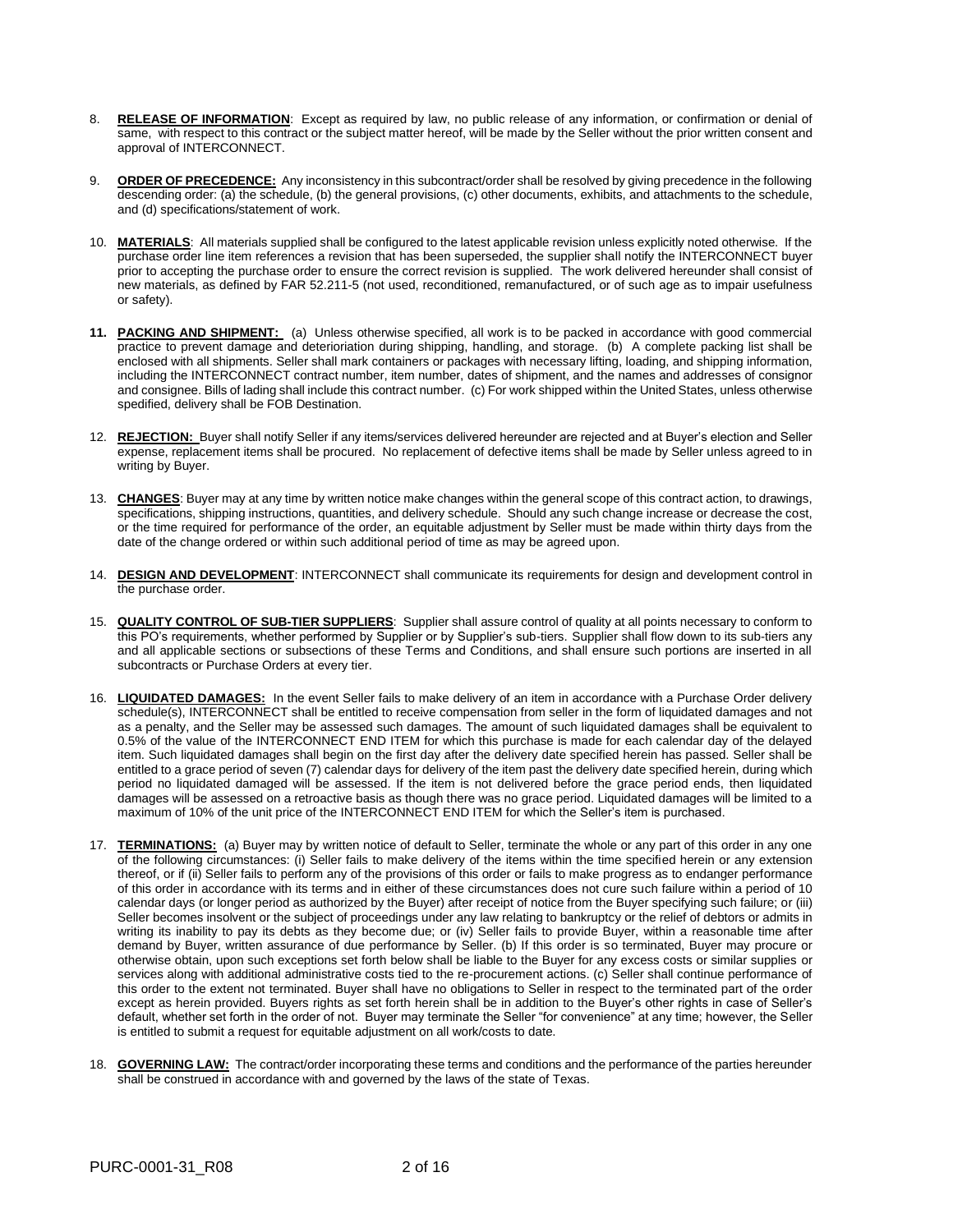- 19. **SUBCONTRACTING OR ASSIGNING**: Neither this contract nor the obligation of the Seller hereunder shall be subcontracted, assigned or delegated by operation of law, or otherwise without Buyer's written consent.
- 20. **TAXES**; Seller's prices/quotes shall separately note all applicable taxes.
- 21. **PRICE WARRANTY**: The Seller warrants that the prices of the items set forth herein do not exceed those charged by the Seller to any other customer purchasing the same items in like quantities.
- 22. **VARIATIONS IN QUANTITY**: Unless written pre-approval is received from the Buyer, no variations in quantities are authorized.
- 23. **INDEMNIFICATION**: The Seller shall indemnify INTERCONNECT against all liability that may result from any claim, action, or suit by any person, based on any alleged injury to or death of any person, based on the alleged injury to or death of any person or damage to or loss of any property that may occur or that may be alleged to have been caused by the Seller in the course of performance of this contract by the Seller. The Seller shall pay all charges of attorneys in connection therewith and, if any judgment shall be rendered against INTERCONNECT in any such action or actions; the Seller shall satisfy and discharge the same without cost or expense to INTERCONNECT. However, this indemnity shall not apply to claims, actions, or suits resulting from INTERCONNECT negligence. INTERCONNECT shall indemnify the Seller against all liability that may result from any claim, action, or suit by any person, based on any alleged injury to or death of any person, based on any alleged injury or death of any person or damage to or loss of any property that may occur of that may be alleged to have been caused by INTERCONNECT in the course of the performance of this contract. INTERCONNECT shall pay all charges of attorneys in connection therewith and, if any judgment shall be rendered against the Seller in any such action or actions, INTERCONNECT shall satisfy and discharge the same without cost or expense to the Seller.
- 24. **INTELLECTUAL PROPERTY INFRINGEMENT**: Seller warrants that the Work performed and delivered under this contract will not infringe or otherwise violate the intellectual property rights of any third party in the United States or any foreign country. Seller agrees to defend, indemnify, and hold harmless INTERCONNECT and its customers from and against any claims, damages, losses, costs, and expenses, including reasonable attorney's fees, arising out of any action by a third party that is based on a claim that the Work performed or delivered under this contract infringes or otherwise violates the intellectual property rights of any person or entity.
- 25. **NOTIFICATION OF DEBARMENT/SUSPENSION STATUS**: Seller shall provide immediate notice to Buyer in the event of being debarred, suspended, or proposed for debarment by any Federal Agency during performance of this contract/order.
- 26. **CONTRACT DIRECTION**: Only the INTERCONNECT procurement/purchasing representative has the authority to amend this contract; such amendments must be in writing. INTERCONNECT engineering and technical personnel may render assistance or give technical "advice" or discuss or affect an exchange of information with Seller's personnel concerning the work hereunder. Such actions shall not be deemed to be a "change" under the Changes clause of this contract (FAR 52.243-1), and shall not be the basis for any equitable adjustment. Except as otherwise provided herein, all notices to be furnished by the Seller shall be sent to the INTERCONNECT procurement representative.

### 27. **FAR and DFARS Clauses and Provisions**

*For all FAR and DFARS references, the terms "Government Contracting Officer", "Contracting Officer", and "Government" mean INTERCONNECT Buyer and Buyer's Authorized Procurement Representative*

| <b>FAR Clause</b> | <b>FAR Clause Title</b>                                                                              |
|-------------------|------------------------------------------------------------------------------------------------------|
| 52.201-9          | Personal Identify Verification of Contractor Personnel                                               |
| 52.202-1          | Definitions                                                                                          |
| 52.203-10         | Price or Fee Adjustment for Illegal or Improper Activity                                             |
| 52.203-11         | Certification and Disclosure Regarding Payments to Influence Certain Federal Transactions            |
| 52.203-12         | Limitation on Payments to Influence Certain Federal Transactions                                     |
| 52.203-13         | Contractor Code of Business Ethics and Conduct                                                       |
| 52.203-14         | Display of Hotline Posters                                                                           |
| 52.203-15         | Whistleblower Protections Under the American Recovery and Reinvestment Act of 2009                   |
| 52.203-16         | Preventing Personal Conflicts of Interest                                                            |
| 52.203-17         | Contractor Employee Whistleblower Rights and Requirement to Inform Employees of Whistleblower Rights |

FAR Clauses & Provisions – latest version is applicable to all Contracts/Purchase Orders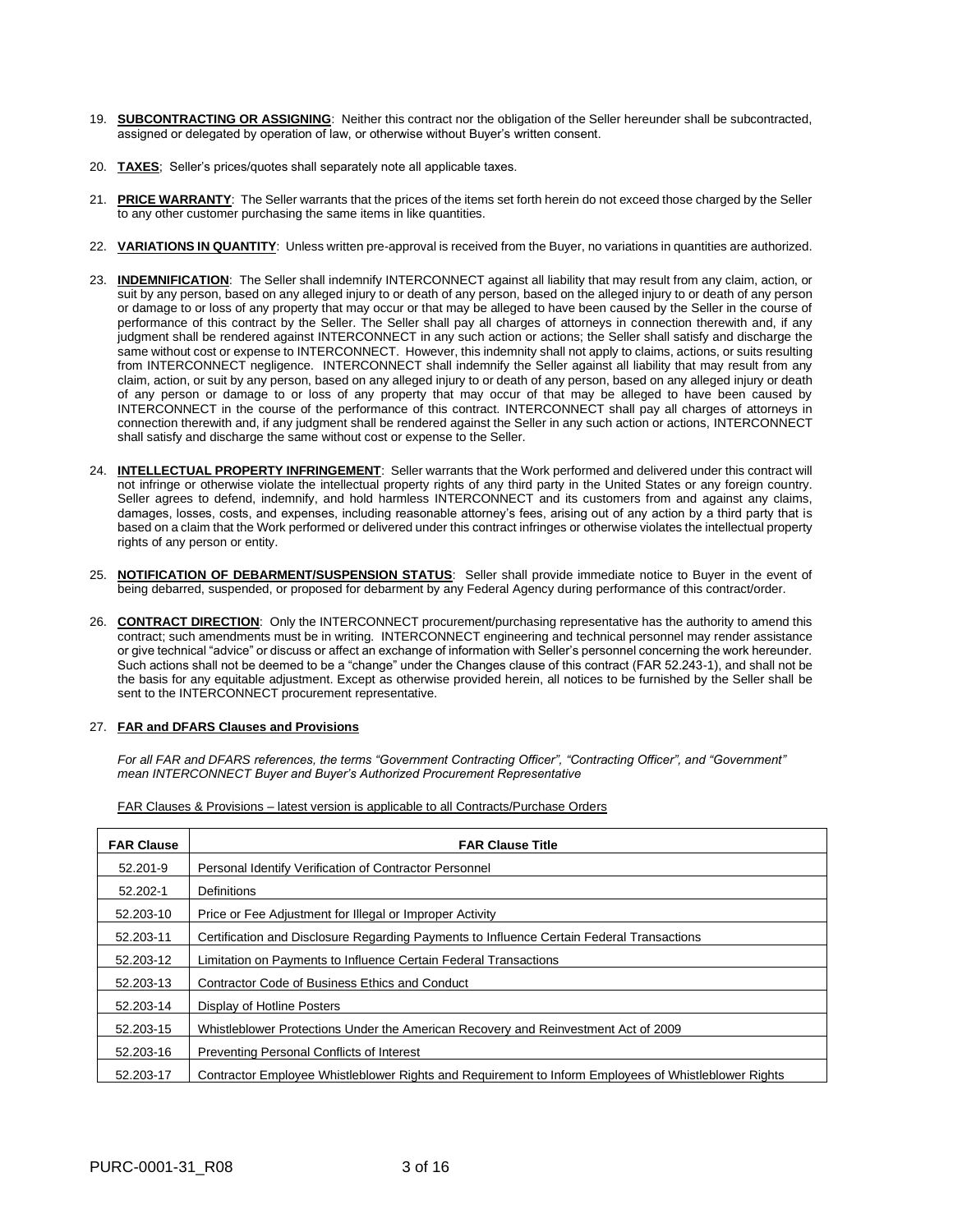| 52.203-2          | Certificate of Independent Price Determination                                                                                                                                                                    |
|-------------------|-------------------------------------------------------------------------------------------------------------------------------------------------------------------------------------------------------------------|
| 52.203-3          | Gratuities                                                                                                                                                                                                        |
| 52.203-5          | Covenant Against Contingent Fees                                                                                                                                                                                  |
| 52.203-6          | Restrictions on Subcontractor Sales to the Government                                                                                                                                                             |
| 52.203-7          | Anti-Kickback Procedures                                                                                                                                                                                          |
| 52.203-8          | Cancellation, Rescission, and Recovery of Funds for Illegal or Improper Activity                                                                                                                                  |
| 52.204-10         | Reporting Executive Compensation and First-Tier Subcontract Awards                                                                                                                                                |
| 52.204-11         | American recovery and Reinvestment Act - Reporting Requirements                                                                                                                                                   |
| 52.204-14         | <b>Service Contract Reporting Requirements</b>                                                                                                                                                                    |
| 52.204-15         | Service Contract Reporting Requirements for Indefinite Delivery Contracts                                                                                                                                         |
| <b>FAR Clause</b> | <b>FAR Clause Title</b>                                                                                                                                                                                           |
| 52.204-2          | <b>Security Requirements</b>                                                                                                                                                                                      |
| 52.204-5          | Women-Owned Business (Other Than Small Business)                                                                                                                                                                  |
| 52.204-6          | <b>DUNS Number</b>                                                                                                                                                                                                |
| 52.204-9          | Personal Identify Verification of Contractor Personnel                                                                                                                                                            |
| 52.207-4          | Economic Purchase Quantity - Supplies                                                                                                                                                                             |
| 52.207-7          | Anti-Kickback Procedures                                                                                                                                                                                          |
| 52.208-8          | Required Sources for Helium and Helium Usage Data                                                                                                                                                                 |
| 52.209-5          | Certification Regarding Debarment, Suspension, proposed Debarment, and Other Responsibility Matters<br>Protecting the Government's Interest When Subcontracting with Contractors Debarred, Suspended, or Proposed |
| 52.209-6          | for Debarment                                                                                                                                                                                                     |
| 52.211-14         | Notice of Priority Rating for National Defense Use                                                                                                                                                                |
| 52.211-15         | Defense Priority and Allocation Requirements                                                                                                                                                                      |
| 52.211-5          | <b>Material Requirements</b>                                                                                                                                                                                      |
| 52.211-7          | Alternatives to Government - Unique Standards                                                                                                                                                                     |
| 52.212-5          | Contract Terms and Conditions Required to Implement Statutes and Executive Orders                                                                                                                                 |
| 52.213-4          | Terms and Conditions - Simplified Acquisitions                                                                                                                                                                    |
| 52.214-26         | Audit and Records - Sealed Bidding                                                                                                                                                                                |
| 52.214-27         | Price Reduction for Defective Cost or Pricing Data - Modifications - Sealed Bidding                                                                                                                               |
| 52.214-28         | Subcontractor Cost or Pricing Data - Modifications - Sealed Bidding                                                                                                                                               |
| 52.215-10         | Price Reduction for Defective Cost or Pricing Data                                                                                                                                                                |
| 52.215-11         | Price Reduction for Defective Cost or Pricing Data - Modifications                                                                                                                                                |
| 52.215-12         | Subcontractor Cost or Pricing Data                                                                                                                                                                                |
| 52.215-13         | Subcontractor Cost or Pricing Data - Modifications                                                                                                                                                                |
| 52.215-14         | Integrity of Unit Prices                                                                                                                                                                                          |
| 52.215-15         | Pension Adjustments and Asset Reversions                                                                                                                                                                          |
| 52.215-16         | <b>Facilities Capital Cost of Money</b>                                                                                                                                                                           |
| 52.215-17         | Waiver of Facilities Capital Cost of Money                                                                                                                                                                        |
| 52.215-18         | Reversion or Adjustment of Plans for Postretirement benefits (PRB) Other than Pensions                                                                                                                            |
| 52.215-19         | Notification of Ownership Changes                                                                                                                                                                                 |
| 52.215-2          | Audit and Records - Negotiation                                                                                                                                                                                   |
| 52.215-2          | Audit and Records – Negotiation ALT I (include if subject to American Recovery and Reinvestment Act of 2009                                                                                                       |
| 52.215-20         | Requirements for Cost or Pricing Data or Information Other Than Cost or Pricing Data                                                                                                                              |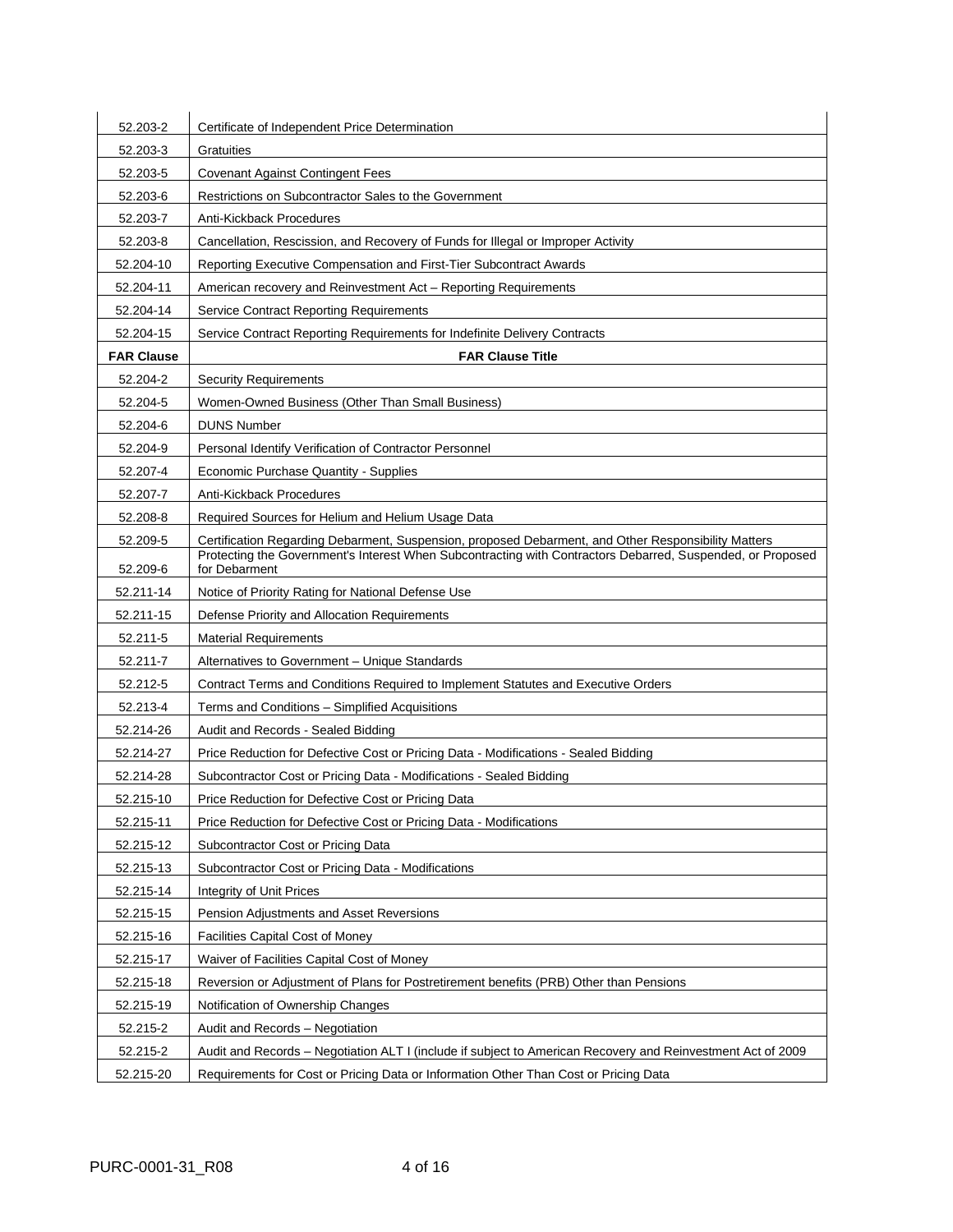| 52.215-21         | Requirements for Cost or Pricing Data or Information Other than Cost or Pricing Data - Modifications      |
|-------------------|-----------------------------------------------------------------------------------------------------------|
| 52.215-22         | Limitations on Pass-Through Charges - Identification of Subcontract Effort                                |
| 52.215-23         | Limitations on Pass-Through Charges (Oct 2009) (This clause applies                                       |
| 52.215-6          | <b>Place of Performance</b>                                                                               |
| 52.215-9          | Changes or Additions to Make-Or-Buy Program                                                               |
| 52.216-10         | Incentive Fee - applicable if this is a cost plus incentive fee order                                     |
| 52.216-11         | Cost Contract - No Fee - applicable if this is a cost no fee order                                        |
| 52.216-12         | Cost Sharing Contract - No Fee - applicable if this is a cost sharing, no fee order                       |
| 52.216-25         | <b>Contract Definitization</b>                                                                            |
| 52.216-7          | Allowable Cost and Payment                                                                                |
| <b>FAR Clause</b> | <b>FAR Clause Title</b>                                                                                   |
| 52.216-8          | Fixed Fee - applicable if this is a cost plus fixed fee order                                             |
| 52.219-1          | Small Business Program Representations                                                                    |
| 52.219-10         | Incentive Subcontracting Program                                                                          |
| 52.219-16         | Liquidated Damages - Subcontracting Plan                                                                  |
| 52.219-22         | <b>Small Disadvantaged Business Status</b>                                                                |
| 52.219-25         | Small Disadvantaged Business Participation Program - Disadvantaged Status and Reporting                   |
| 52.219-26         | Small Disadvantaged Business Participation program - Incentive Subcontracting                             |
| 52.219-28         | Post-Award Small Business Program Representation                                                          |
| 52.219-8          | Utilization of Small Business Concerns                                                                    |
| 52.219-9          | Small Business Subcontracting Plan                                                                        |
| 52.222-1          | Notice to the Government of Labor Disputes                                                                |
| 52.222-11         | Subcontracts Labor Standards                                                                              |
| 52.222-17         | Non-displacement of Qualified Workers (Service Contracts)                                                 |
| 52.222-18         | Certification Regarding Knowledge of Child Labor for Listed End Products                                  |
| 52.222-19         | Child Labor - Cooperation with Authorities and Remedies                                                   |
| 52.222-2          | <b>Payment for Overtime Premiums</b>                                                                      |
| 52.222-20         | Walsh-Healey Public Contracts Act                                                                         |
| 52.222-21         | Prohibition of Segregated Facilities                                                                      |
| 52.222-22         | Previous Contracts and Compliance Reports                                                                 |
| 52.222-24         | Preaward On-Site Equal Opportunity Compliance Evaluation                                                  |
| 52.222-25         | Affirmative Action Compliance                                                                             |
| 52.222-26         | <b>Equal Opportunity</b>                                                                                  |
| 52.222-27         | Affirmative Action Compliance Requirements for Construction                                               |
| 52.222-29         | Notification of Visa Denial                                                                               |
| 52.222-3          | Convict Labor                                                                                             |
| 52.222-33         | Notice of Requirement for Project Labor Agreement                                                         |
| 52.222-34         | <b>Project Labor Agreements</b>                                                                           |
| 52.222-35         | Equal Opportunity for Special Disabled Veterans, Veterans of the Vietnam Era, and Other Eligible Veterans |
| 52.222-36         | Affirmative Action for Workers With Disabilities                                                          |
| 52.222-37         | Employment Reports on Special Disabled Veterans, Veterans of the Vietnam Era and Other Eligible Veterans  |
| 52.222-38         | Compliance with Veterans' Employment Reporting Requirements                                               |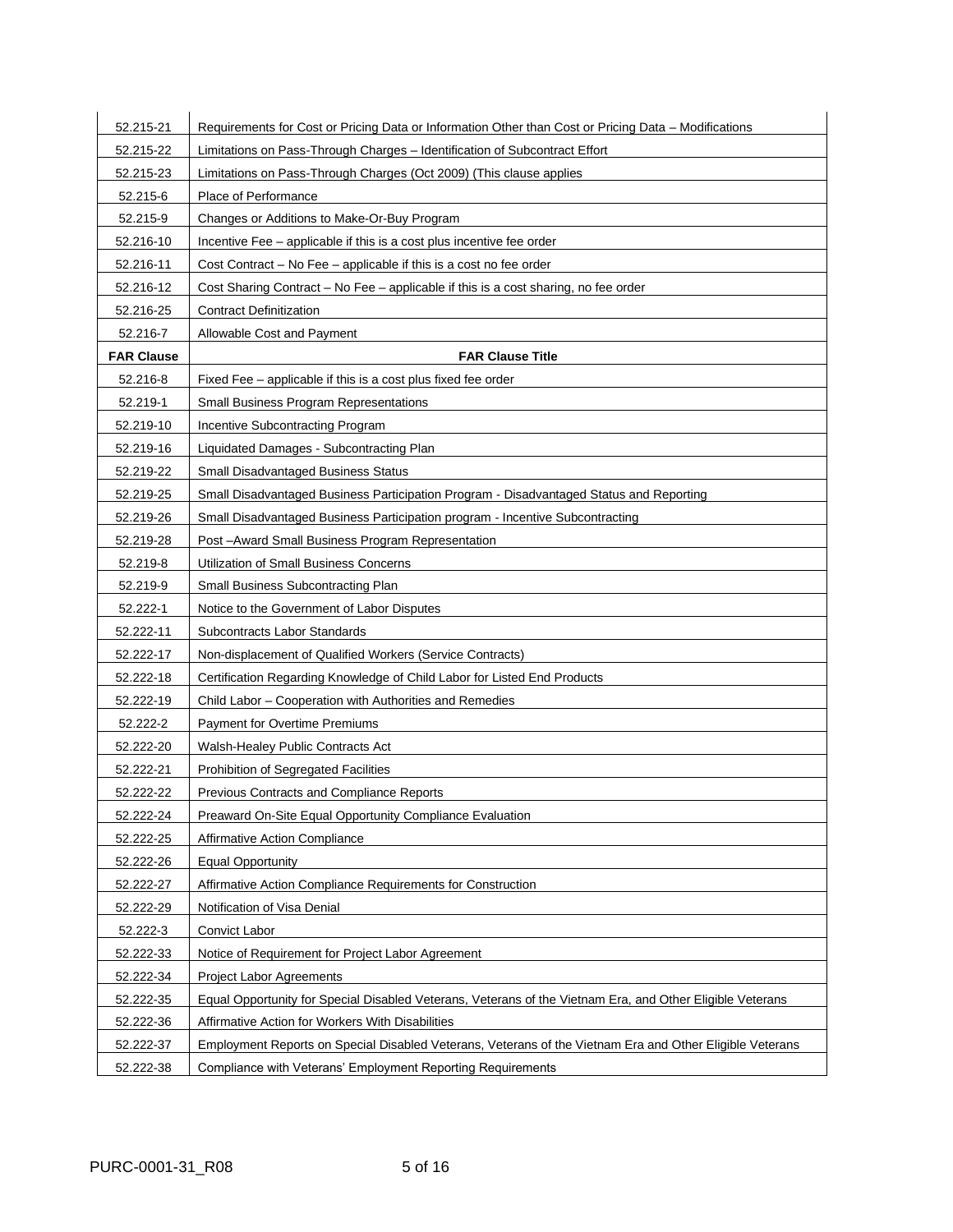| 52.222-39         | Notification of Employee Rights Concerning Payment of Union Dues or Fees                                                                  |
|-------------------|-------------------------------------------------------------------------------------------------------------------------------------------|
| 52.222-4          | Contract Work Hours and Safety Standards Act - Overtime Compensation                                                                      |
| 52.222-40         | Notification of Employee Rights Under Federal Labor Laws                                                                                  |
| 52.222-41         | Service Contract Act of 1965, As Amended                                                                                                  |
| 52.222-43         | Fair Labor Standards Act and Service Contract Act -- Price Adjustment (Multiple Year and Option Contracts)                                |
| 52.222-44         | Fair Labor Standards Act and Service Contract Act -- Price Adjustment                                                                     |
| 52.222-50         | <b>Combating Trafficking in Persons</b>                                                                                                   |
| 52.222-51         | Exemption from Application of the Service Contact Act to Contracts for Maintenance, Calibration, or Repair of<br><b>Certain Equipment</b> |
| 52.222-53         | Exemption from Application of the Service Contract Act to Contracts for Certain Services                                                  |
| 52.222-54         | <b>Employment Eligibility Verification</b>                                                                                                |
| <b>FAR Clause</b> | <b>FAR Clause Title</b>                                                                                                                   |
| 52.223-1          | <b>Bio-based Product Certification</b>                                                                                                    |
| 52.223-11         | <b>Ozone-Depleting Substances</b>                                                                                                         |
| 52.223-13         | Certification of Toxic Chemical Release Reporting                                                                                         |
| 52.223-14         | <b>Toxic Chemical Release Reporting</b>                                                                                                   |
| 52.223-15         | Energy Efficiency in Energy-Consuming Products                                                                                            |
| 52.223-16         | IEEE 1680 Standard for the Environmental Assessment of personal Computer Products                                                         |
| 52.223-18         | Contractor Policy to Ban Text Messaging While Driving                                                                                     |
| 52.223-2          | Affirmative Procurement of Bio-based Products Under Service and Construction Contracts                                                    |
| 52.223-3          | Hazardous Material Identification and Material Safety Data                                                                                |
| 52.223-4          | <b>Recovered Material Certification</b>                                                                                                   |
| 52.223-5          | Pollution Prevention and Right-To-Know Information                                                                                        |
| 52.223-6          | Drug-Free Workplace                                                                                                                       |
| 52.223-7          | Notice of Radioactive Materials                                                                                                           |
| 52.223-9          | Estimate of Percentage of Recovered Material Content for EPA-Designated Items                                                             |
| 52.224-2          | Privacy Act                                                                                                                               |
| 52.225-1          | Buy American Act - Supplies                                                                                                               |
| 52.225-10         | Notice of Buy American Act / Balance of Payments Program Requirement - Construction Materials                                             |
| 52.225-11         | Buy American Act - Construction Materials Under Trade Agreements                                                                          |
| 52.225-13         | Restrictions on Certain Foreign Purchases                                                                                                 |
| 52.225-15         | Sanctioned European Union Country End Products                                                                                            |
| 52.225-18         | Place of Manufacturer (applicable to solicitations)                                                                                       |
| 52.225-19         | Contactor Personnel in a Designated Operational Area or Supporting a Diplomatic or Consular Mission Outside<br>the United States          |
| 52.225-2          | Buy American Act Certificate                                                                                                              |
| 52.225-20         | Prohibition on Conducting Restricted Business Operations in Sudan Certification                                                           |
| 52.225-21         | Required Use of American Iron, Steel and Other Manufactured Goods - Buy American Act                                                      |
| 52.225-22         | Notice of Required Use of American Iron, Steel and Other Manufactured Goods - Buy American Act                                            |
| 52.225-23         | Required Use of American Iron, Steel and Other Manufactured Goods - Buy American Act                                                      |
| 52.225-24         | Notice of Required Use of American Iron, Steel and Other Manufactured Goods – Buy American Act                                            |
| 52.225-25         | Prohibition on Contracting with Entities Engaging in Certain Activities Relating to Iran                                                  |
| 52.225-26         | Contractors Performing Private Security Functions Outside the United States                                                               |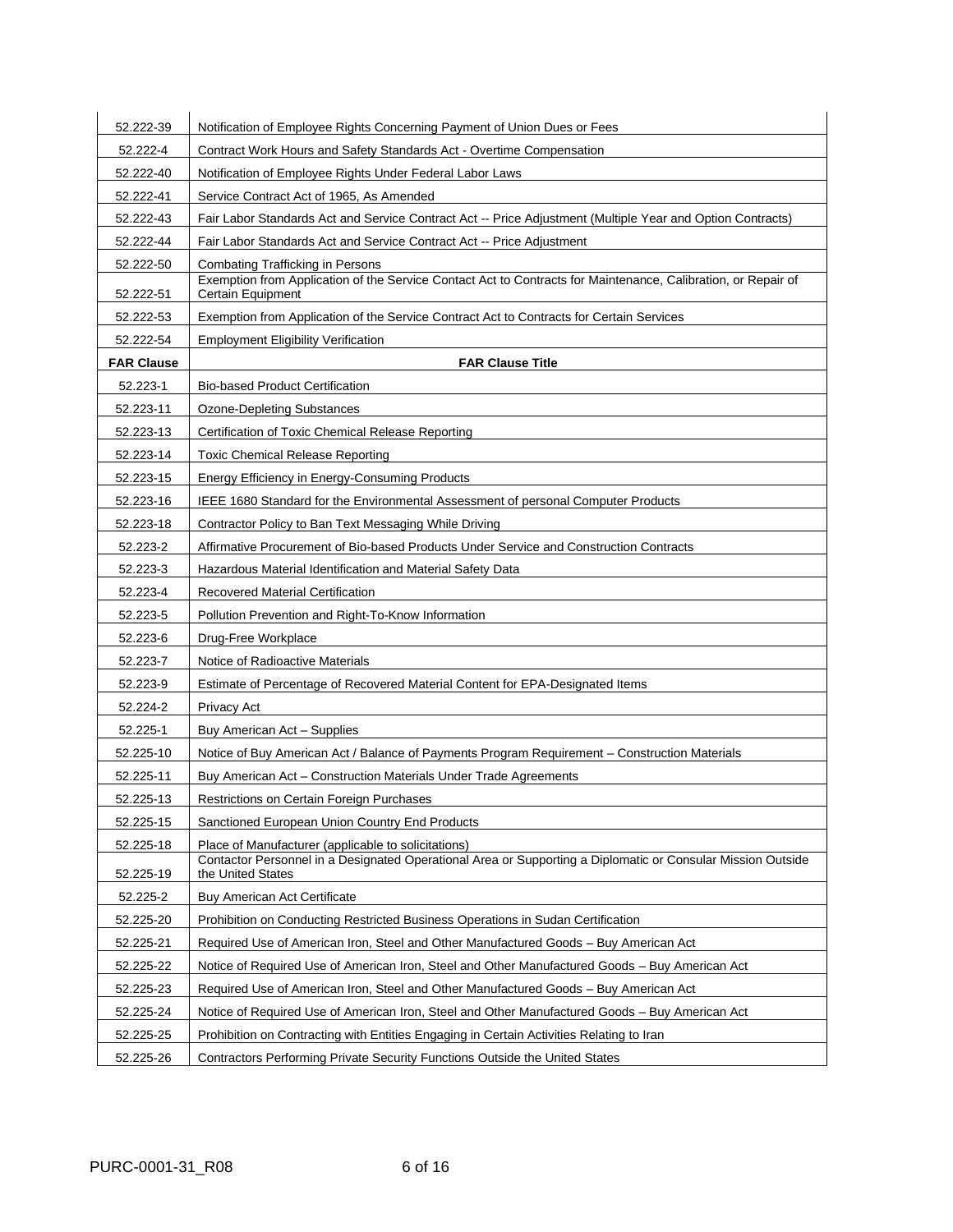| 52.225-3          | Buy American Act - Free Trade Agreements - Israel Trade Act                      |
|-------------------|----------------------------------------------------------------------------------|
| 52.225-4          | Buy American Act - Free Trade Agreements - Israel Trade Act Certificate          |
| 52.225-5          | <b>Trade Agreements</b>                                                          |
| 52.225-6          | <b>Trade Agreements Certificate</b>                                              |
| 52.225-7          | Waiver of Buy American Act for Civil Aircraft and Related Articles               |
| 52.225-8          | Duty-Free Entry                                                                  |
| 52.225-9          | Buy American Act - Construction Materials                                        |
| 52.226-1          | Utilization of Indian Organizations and Indian-Owned Economic Enterprises        |
| 52.226-2          | Historically Black College or University and Minority Institution Representation |
| 52.227-1          | <b>Authorization and Consent</b>                                                 |
| 52.227-10         | Filing of Patent Applications - Classified Subject Matter                        |
| <b>FAR Clause</b> | <b>FAR Clause Title</b>                                                          |
| 52.227-11         | Patent Rights -- Ownership by the Contractor                                     |
| 52.227-13         | Patent Rights - Ownership by the Government                                      |
| 52.227-14         | Rights in Data - General                                                         |
| 52.227-15         | Representation of Limited Rights Data and Restricted Computer Software           |
| 52.227-16         | <b>Additional Data Requirements</b>                                              |
| 52.227-17         | Rights in Data - Special Works                                                   |
| 52.227-18         | Rights in Data - Existing Works                                                  |
| 52.227-19         | <b>Commercial Computer Software License</b>                                      |
| 52.227-2          | Notice and Assistance Regarding Patent and Copyright Infringement                |
| 52.227-20         | Rights in Data - SBIR Program                                                    |
| 52.227-21         | Technical Data Declaration, Revision, and Withholding of Payment - Major Systems |
| 52.227-22         | Major System - Minimum Rights                                                    |
| 52.227-23         | Rights to Proposal Data (Technical)                                              |
| 52.227-6          | Royalty Information                                                              |
| 52.227-9          | <b>Refund of Royalties</b>                                                       |
| 52.228-12         | Prospective Subcontractor Requests for Bonds                                     |
| 52.228-3          | Worker's Compensation Insurance (Defense Base Act)                               |
| 52.228-4          | Workers' Compensation and War-Hazard Insurance Overseas                          |
| 52.228-5          | Insurance - Work on a Government Installation                                    |
| 52.228-7          | Insurance - Liability to Third Persons                                           |
| 52.229-10         | State of New Mexico Gross Receipts and Compensating Tax                          |
| 52.229-2          | North Carolina State and Local Sales and Use Tax                                 |
| 52.229-3          | Federal, State and Local Taxes                                                   |
| 52.229-4          | Federal, State and Local Taxes (State and Local Adjustments)                     |
| 52.229-6          | Taxes - Foreign Fixed Price Contracts                                            |
| 52.229-7          | Taxes - Fixed Price Contracts with Foreign Governments                           |
| 52.229-8          | Taxes - Foreign Cost Reimbursement Contracts                                     |
| 52.230-1          | Cost Accounting Standards Notices and Certifications                             |
| 52.230-2          | <b>Cost Accounting Standards</b>                                                 |
| 52.230-3          | Disclosure and Consistency of Cost Accounting Practices                          |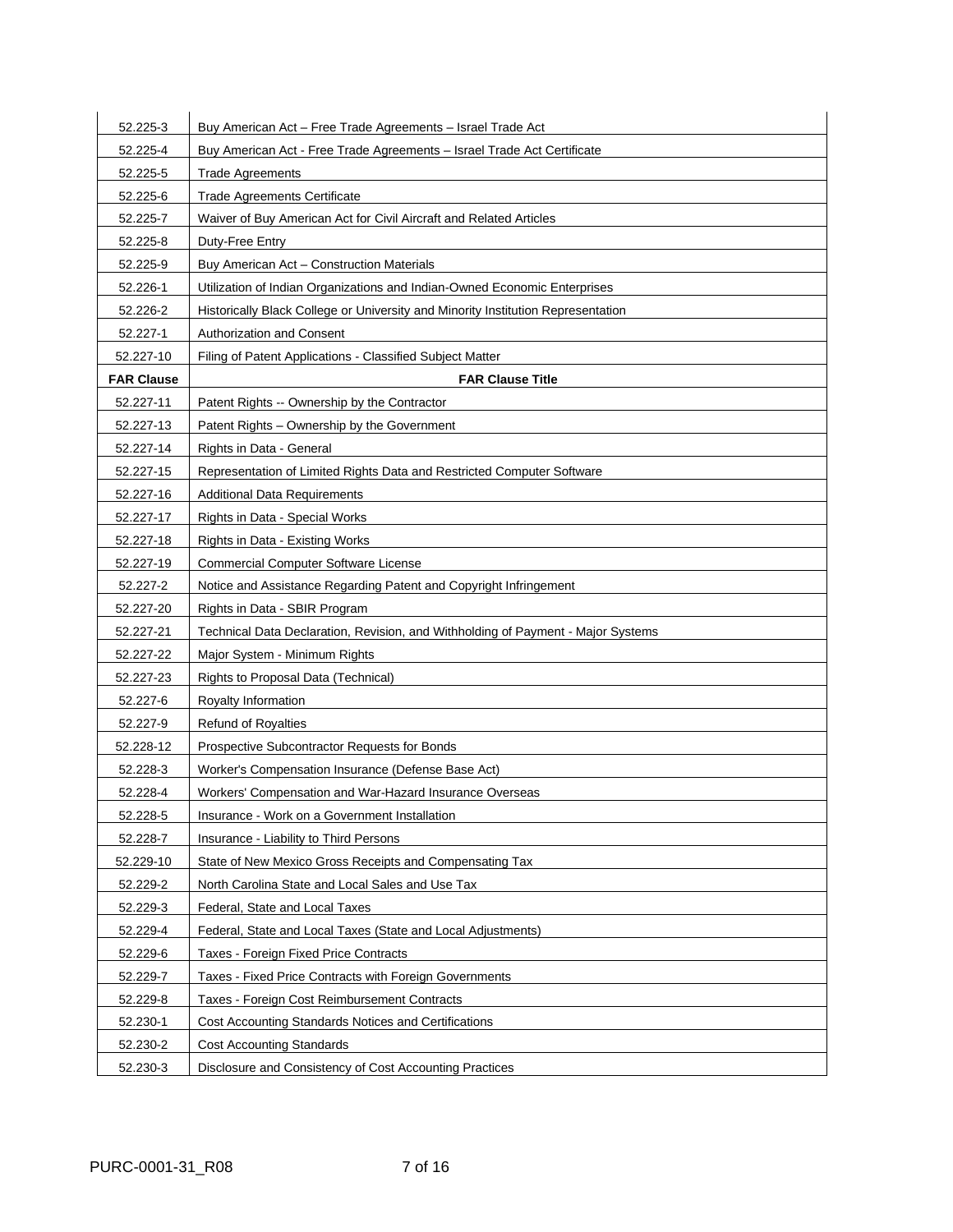| 52.230-4          | Disclosure and Consistency of Cost Accounting Practices for Contracts Awarded to Foreign Concerns |
|-------------------|---------------------------------------------------------------------------------------------------|
| 52.230-5          | Cost Accounting Standards - Educational Institutions                                              |
| 52.230-6          | Administration of Cost Accounting Standards                                                       |
| 52.232-16         | <b>Progress Payments</b>                                                                          |
| 52.232-17         | Interest                                                                                          |
| 52.232-20         | Limitation of Cost                                                                                |
| 52.232-22         | Limitation of Funds                                                                               |
| 52.232-23         | <b>Assignment of Claims</b>                                                                       |
| 52.232-24         | Prohibition of Assignment of Claims                                                               |
| 52.232-27         | Prompt Payment for Construction Contracts                                                         |
| 52.232-32         | Performance-based Payments                                                                        |
| <b>FAR Clause</b> | <b>FAR Clause Title</b>                                                                           |
| 52.232-39         | Unenforceability of Unauthorized Obligations                                                      |
| 52.232-40         | Providing Accelerated Payments to Small Business Subcontractors                                   |
| 52.232-7          | Payments under Time-and Materials and Labor-Hour Contracts                                        |
| 52.233-3          | <b>Protest After Award</b>                                                                        |
| 52.233-4          | Applicable Law for Breach of Contract Claim                                                       |
| 52.234-1          | Industrial Resources Developed Under Defense Production Act Title III                             |
| 52.234-4          | Earned Value Management System                                                                    |
| 52.236-13         | <b>Accident Prevention</b>                                                                        |
| 52.237-10         | Identification of Uncompensated Overtime                                                          |
| 52.237-2          | Protection of Government Buildings, Equipment and Vegetation                                      |
| 52.237-7          | Indemnification and Medical Liability Insurance                                                   |
| 52.237-8          | Restriction on Severance Payments to Foreign Nationals                                            |
| 52.239-1          | Privacy or Security Safeguards                                                                    |
| 52.242-13         | Bankruptcy                                                                                        |
| 52.242-14         | Suspension of Work                                                                                |
| 52.242-15         | Stop-Work Order                                                                                   |
| 52.242-17         | Government Delay of Work                                                                          |
| 52.242-2          | <b>Production Progress Reports</b>                                                                |
| 52.242-3          | Penalties for Unallowable Costs                                                                   |
| 52.242-4          | Certification of Final Indirect Costs                                                             |
| 52.243-1          | Changes - Fixed Price                                                                             |
| 52.243-2          | Changes - Cost Reimbursement                                                                      |
| 52.243-3          | Changes-Fixed Price                                                                               |
| 52.243-6          | <b>Change Order Accounting</b>                                                                    |
| 52.244-2          | Subcontracts                                                                                      |
| 52.244-5          | <b>Competition in Subcontracting</b>                                                              |
| 52.244-6          | Subcontracts for Commercial Items                                                                 |
| 52.245-1          | <b>Government Property</b>                                                                        |
| 52.245-2          | Government Property Installation Operation Services                                               |
| 52.245-9          | Use and Charges                                                                                   |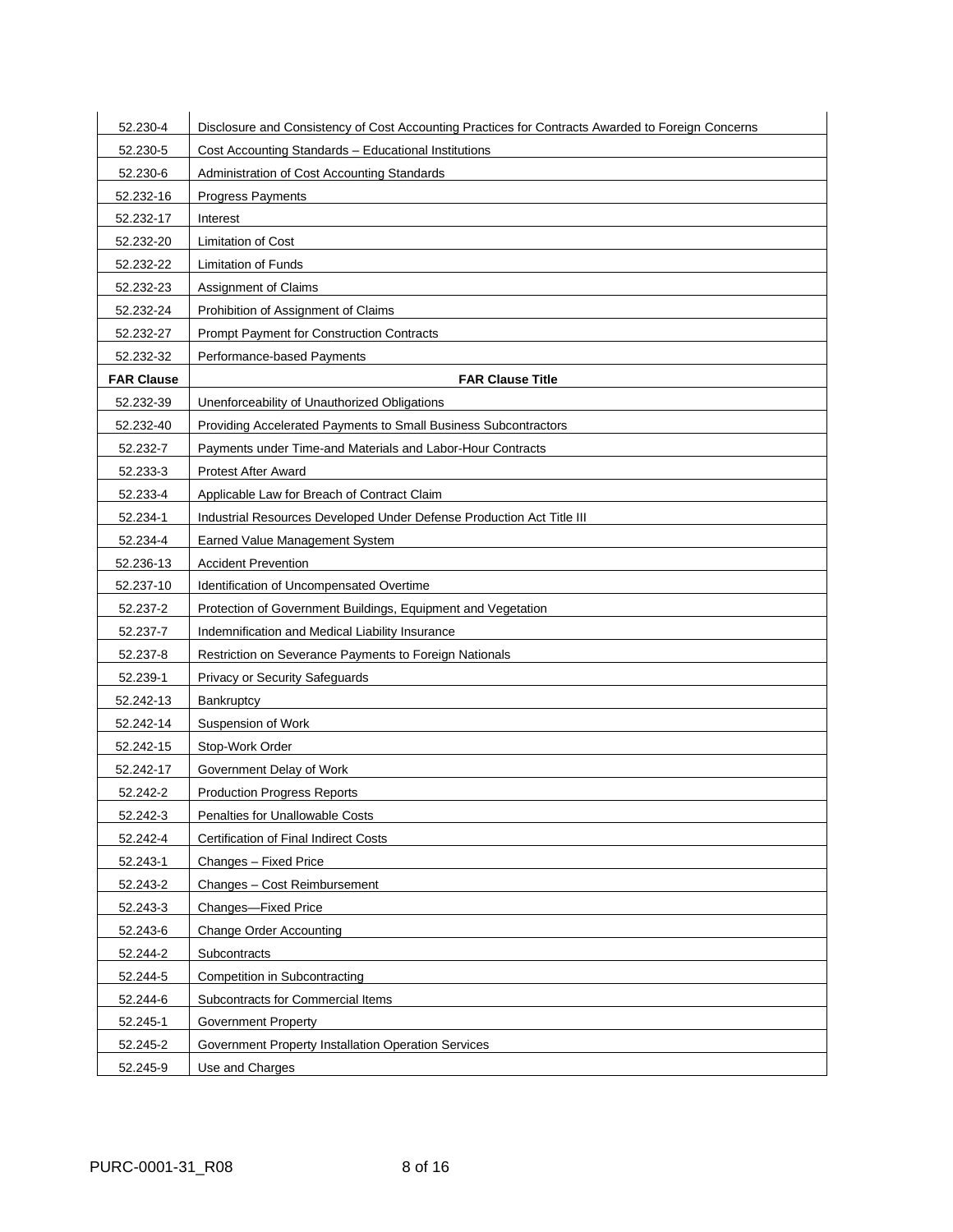| 52.246-1          | Inspection of Supplies - Fixed Price                        |
|-------------------|-------------------------------------------------------------|
| 52.246-12         | Inspection of Construction                                  |
| 52.246-16         | <b>Responsibility for Supplies</b>                          |
| 52.246-2          | Inspection of Supplies-Fixed Price                          |
| 52.246-3          | Inspection of Supplies-Cost-Reimbursement                   |
| 52.246-5          | Inspection of Services - Fixed Price                        |
| 52.246-6          | Inspection - Time and Material Labor Hour                   |
| 52.247-63         | Preference for US Flag Air Carriers                         |
| 52.247-64         | Preference for Privately Owned U.S.-Flag Commercial Vessels |
| 52.247-67         | Submission of Transportation Documents for Audit            |
| 52.248-1          | Value Engineering                                           |
| <b>FAR Clause</b> | <b>FAR Clause Title</b>                                     |
| 52.248-3          | Value Engineering - Construction over \$65K                 |
| 52.249-1          | Termination for Convenience of the Government (Fixed Price) |
| 52.249-14         | <b>Excusable Delays</b>                                     |
| 52.249-2          | Termination for Convenience of the Government (Fixed-Price) |
| 52.249-5          | Termination for Convenience of the Government               |
| 52.249-6          | Termination (Cost-Reimbursement)                            |
| 52.249-8          | Default (Fixed-Price Supply and Service)                    |
| 52.252-1          | Solicitation Provisions Incorporated by Reference           |
| 52.252-2          |                                                             |
|                   | Clauses incorporated by Reference                           |

### DFARS Clauses – all Purchase Orders

| <b>DFARS Clause</b> | <b>DFARS Clause Title</b>                                                                                                                                                |
|---------------------|--------------------------------------------------------------------------------------------------------------------------------------------------------------------------|
| 252.203-7000        | Requirements Relating to Compensation of Former DoD Officials                                                                                                            |
| 252.203-7001        | Prohibition on Persons Convicted of Fraud or Other Defense-Contract-Related Felonies                                                                                     |
| 252.203-7002        | Requirement to Inform Employees of Whistleblower Rights                                                                                                                  |
| 252.203-7003        | Agency Office of the Inspector General                                                                                                                                   |
| 252.203-7004        | Display of Fraud Hotline Posters                                                                                                                                         |
| 252.204-7000        | Disclosure of Information                                                                                                                                                |
| 252.204-7004        | Alternate A, Central Contractor Registration                                                                                                                             |
| 252.204-7007        | Alternate A, Annual Representations and Certifications                                                                                                                   |
| 252.204-7008        | <b>Export Controlled Items</b>                                                                                                                                           |
| 252.204-7010        | Requirement for Contractor to Notify DoD if the Contractor's Activities are Subject to Reporting Under the US-<br>International Atomic Energy Agency Additional Protocol |
| 252.204-7012        | Safeguarding of Unclassified Controlled Technical information                                                                                                            |
| 252.208-7000        | Intent to Furnish Precious Metals as Government-Furnished Material                                                                                                       |
| 252.209-7001        | Disclosure of Ownership or Control by the Government of a Terrorist Country                                                                                              |
| 252.209-7002        | Disclosure of Ownership or Control by a Foreign Government                                                                                                               |
| 252.209-7004        | Subcontracting With Firms That Are Owned or Controlled by the Government of a Terrorist Country                                                                          |
| 252.209-7006        | Limitations on Contractors Acting as Lead System Integrators                                                                                                             |
| 252.209-7007        | Prohibited Financial Interests for Lead System Integrators                                                                                                               |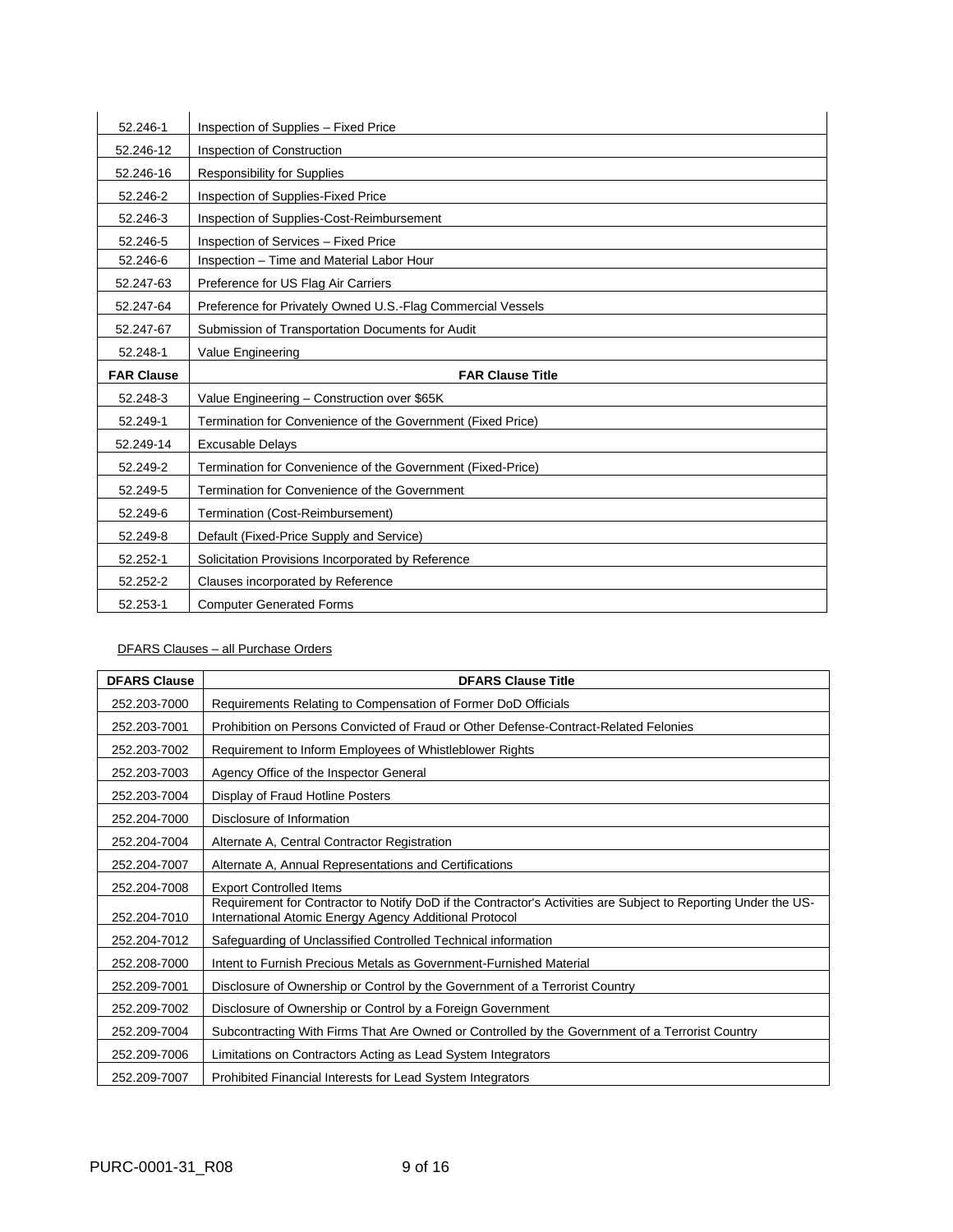| 252.209-7008        | Notice of Prohibition Relating to Organizational Conflict of Interest - Major Defense Acquisition Program                                  |
|---------------------|--------------------------------------------------------------------------------------------------------------------------------------------|
| 252.209-7009        | Organizational Conflict of Interest - Major Defense Acquisition Program                                                                    |
| 252.211-7000        | <b>Acquisition Streamlining</b>                                                                                                            |
| 252.211-7003        | Item Identification and Valuation                                                                                                          |
| 252.211-7006        | Radio Frequency Identification                                                                                                             |
| 252.211-7007        | Reporting of Government Furnished Equipment in DoD Item Unique Identification (IUID) Registry                                              |
| 252.212-7001        | Contract Terms and Conditions required to implement statutes or Executive Orders applicable to Defense<br>acquisitions of commercial items |
| 252.215-7000        | <b>Pricing of Adjustments</b>                                                                                                              |
| 252.215-7002        | <b>Cost Estimating System Requirements</b>                                                                                                 |
| 252.215-7004        | <b>Excessive Pass-Through Charges</b>                                                                                                      |
| <b>DFARS Clause</b> | <b>DFARS Clause Title</b>                                                                                                                  |
| 252.216-7004        | Award Fee Reduction or Denial for Jeopardizing the Health or Safety of Government Personnel                                                |
| 252.216-7009        | Allowability of Legal Costs Incurred in Connection with a Whistleblower Proceeding                                                         |
| 252.217-7026        | Identification of Sources of Supply                                                                                                        |
| 252.219-7003        | Small, Small Disadvantaged and Women-Owned Small Business Subcontracting Plan (DoD Contracts)                                              |
| 252.219-7004        | Small Business and Small Disadvantaged Business Subcontracting Plan (Test Program)                                                         |
| 252.222.7006        | Restrictions on the Use of Mandatory Arbitration Agreements                                                                                |
| 252.222-7000        | Restrictions on Employment of Personnel                                                                                                    |
| 252.222-7002        | Compliance With Local Labor Laws (Overseas)                                                                                                |
| 252.222-7006        | Restriction on the Use of Mandatory Arbitration Agreements                                                                                 |
| 252.223-7001        | <b>Hazard Warning Labels</b>                                                                                                               |
| 252.223-7002        | Safety Precautions for Ammunition and Explosives                                                                                           |
| 252.223-7003        | Change in Place of Performance - Ammunition and Explosives                                                                                 |
| 252.223-7004        | Drug-Free Work Force                                                                                                                       |
| 252.223-7006        | Prohibition on Storage and Disposal of Toxic and Hazardous Materials                                                                       |
| 252.223-7007        | Safeguarding Sensitive Conventional Arms, Ammunition, and Explosives                                                                       |
| 252.223-7008        | Prohibition of Hexavalent Chromium                                                                                                         |
| 252.225-7000        | Buy American Act and Balance of Payments Program Certificate                                                                               |
| 252.225-7001        | Buy American Act and Balance of Payments Program                                                                                           |
| 252.225-7002        | Qualifying Country Sources as Subcontractors                                                                                               |
| 252.225-7003        | Report of Intended Performance Outside the United States and Canada – Submission with Offer                                                |
| 252.225-7004        | Reporting of Contract Performance Outside the United States and Canada - Submission after Award                                            |
| 252.225-7005        | Identification of Expenditures in the Unites States                                                                                        |
| 252.225-7006        | Quarterly Reporting of Actual Contract Performance Outside the United States                                                               |
| 252.225-7007        | Prohibition on Acquisition of United States Munitions List Items from Communist Chinese Military Companies.                                |
| 252.225-7008        | Restriction of Acquisition of Specialty Metals                                                                                             |
| 252.225-7009        | Restriction on Acquisition of Certain Articles Containing Specialty Metals (Conflict Minerals)                                             |
| 252.225-7010        | Commercial Derivative Military Article - Specialty Metals Compliance Certificate (prime contracts at \$150K)                               |
| 252.225-7011        | Restriction on Acquisition of Supercomputers                                                                                               |
| 252.225-7012        | Preference for Certain Domestic Commodities (Berry Amendment)                                                                              |
| 252.225-7013        | Duty-Free Entry                                                                                                                            |
| 252.225-7014        | Preference for Domestic Specialty Metals, Alternate I                                                                                      |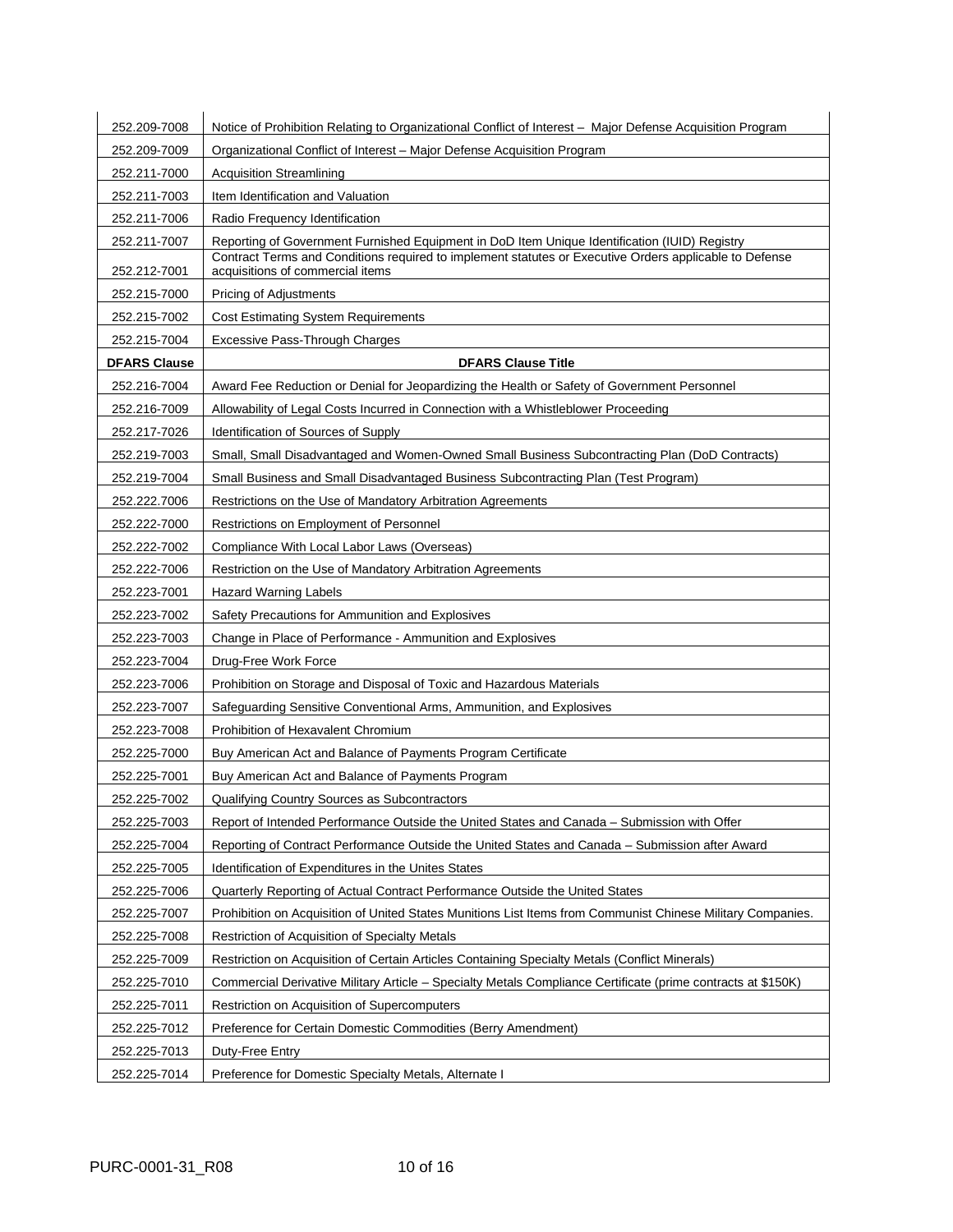| 252.225-7015        | Preference for Domestic Hand or Measuring Tools                                                                                                                                                                     |
|---------------------|---------------------------------------------------------------------------------------------------------------------------------------------------------------------------------------------------------------------|
| 252.225-7016        | Restriction on Acquisition of Ball or Roller Bearings<br>Notice of Prohibition of Certain Controls with Foreign Entities for the Conduct of Ballistic Missile Defense<br>Research, Development, Test and Evaluation |
| 252.225-7018        |                                                                                                                                                                                                                     |
| 252.225-7019        | Restriction on Acquisition of Foreign Anchor and Mooring Chain                                                                                                                                                      |
| 252.225-7020        | <b>Trade Agreements Certificate</b>                                                                                                                                                                                 |
| 252.225-7021        | <b>Trade Agreements</b>                                                                                                                                                                                             |
| 252.225-7022        | Trade Agreements Certificate – Inclusion of Iraqi End Products                                                                                                                                                      |
| 252.225-7025        | Restrictions on Acquisition of Forgings                                                                                                                                                                             |
| 252.225-7027        | Restriction on Contingent Fees for Foreign Military Sales                                                                                                                                                           |
| 252.225-7027        | Restriction on Contingent Fees for Foreign Military Sales                                                                                                                                                           |
| <b>DFARS Clause</b> | <b>DFARS Clause Title</b>                                                                                                                                                                                           |
| 252.225-7028        | <b>Exclusionary Policies and Practices of Foreign Governments</b>                                                                                                                                                   |
| 252.225-7030        | Restriction of Acquisition of Carbon, Alloy, and Armor Steel Plate                                                                                                                                                  |
| 252.225-7031        | Secondary Arab Boycott of Israel                                                                                                                                                                                    |
| 252.225-7032        | Waiver of United Kingdom Levies – Evaluation of Offers (applicable to subcontracts with U.K. firms)                                                                                                                 |
| 252.225-7033        | Waiver of United Kingdom Levies (orders with UK firms exceeding \$1,000,000)                                                                                                                                        |
| 252.225-7035        | Buy American Act Free Trade Agreements Balance of Payments Program Certificate                                                                                                                                      |
| 252.225-7036        | Buy American Act Free Trade Agreement Balance of Payments Program                                                                                                                                                   |
| 252.225-7038        | <b>Restriction on Acquisition of Air Circuit Breakers</b>                                                                                                                                                           |
| 252.225-7040        | Contractor Personnel Supporting a Force Deployed Outside the United States                                                                                                                                          |
| 252.225-7042        | Authorization to Perform                                                                                                                                                                                            |
| 252.225-7043        | Antiterrorism/Force Protection Policy for Defense Contractors Outside the US                                                                                                                                        |
| 252.225-7044        | Balance of Payments Program - Construction Material                                                                                                                                                                 |
| 252.225-7045        | Balance of Payments Program - Construction Material Under Trade Agreements                                                                                                                                          |
| 252.225-7046        | Exports By Approved Community Members in Response to the Solicitation                                                                                                                                               |
| 252.225-7047        | Export by Approved Community Members in Performance of the Contract                                                                                                                                                 |
| 252.225-7048        | Export - Controlled Items                                                                                                                                                                                           |
| 252.226-7001        | Utilization of Indian Organizations, Indian-Owned Economic Enterprises, and Native Hawaiian Small Business<br>concerns                                                                                              |
| 252.227-7013        | Rights in Technical Data - Noncommercial Items                                                                                                                                                                      |
| 252.227-7014        | Rights in Noncommercial Computer Software and Noncommercial Computer Software Documentation                                                                                                                         |
| 252.227-7015        | Rights in Technical Data - Commercial Items (in lieu of DFARS 252.227-7013 for Commercial Items                                                                                                                     |
| 252.227-7016        | Rights in Bid or Proposal Information                                                                                                                                                                               |
| 252.227-7017        | Identification and Assertion of Use, Release, or Disclosure Restrictions                                                                                                                                            |
| 252.227-7018        | Rights in Noncommercial Technical Data and Computer Software- Small Business Innovation                                                                                                                             |
| 252.227-7019        | Validation of Asserted Restrictions -- Computer Software                                                                                                                                                            |
| 252.227-7020        | Rights in Special Works                                                                                                                                                                                             |
| 252.227-7021        | Rights in Data - Existing Works                                                                                                                                                                                     |
| 252.227-7022        | Government Rights (Unlimited)                                                                                                                                                                                       |
| 252.227-7023        | Drawings and Other Data To Become Property of the Government                                                                                                                                                        |
| 252.227-7024        | Notice and Approval of Restricted Designs                                                                                                                                                                           |
| 252.227-7025        | Limitations on the Use or Disclosure of Government-Furnished Information Marked with Restrictive Legends                                                                                                            |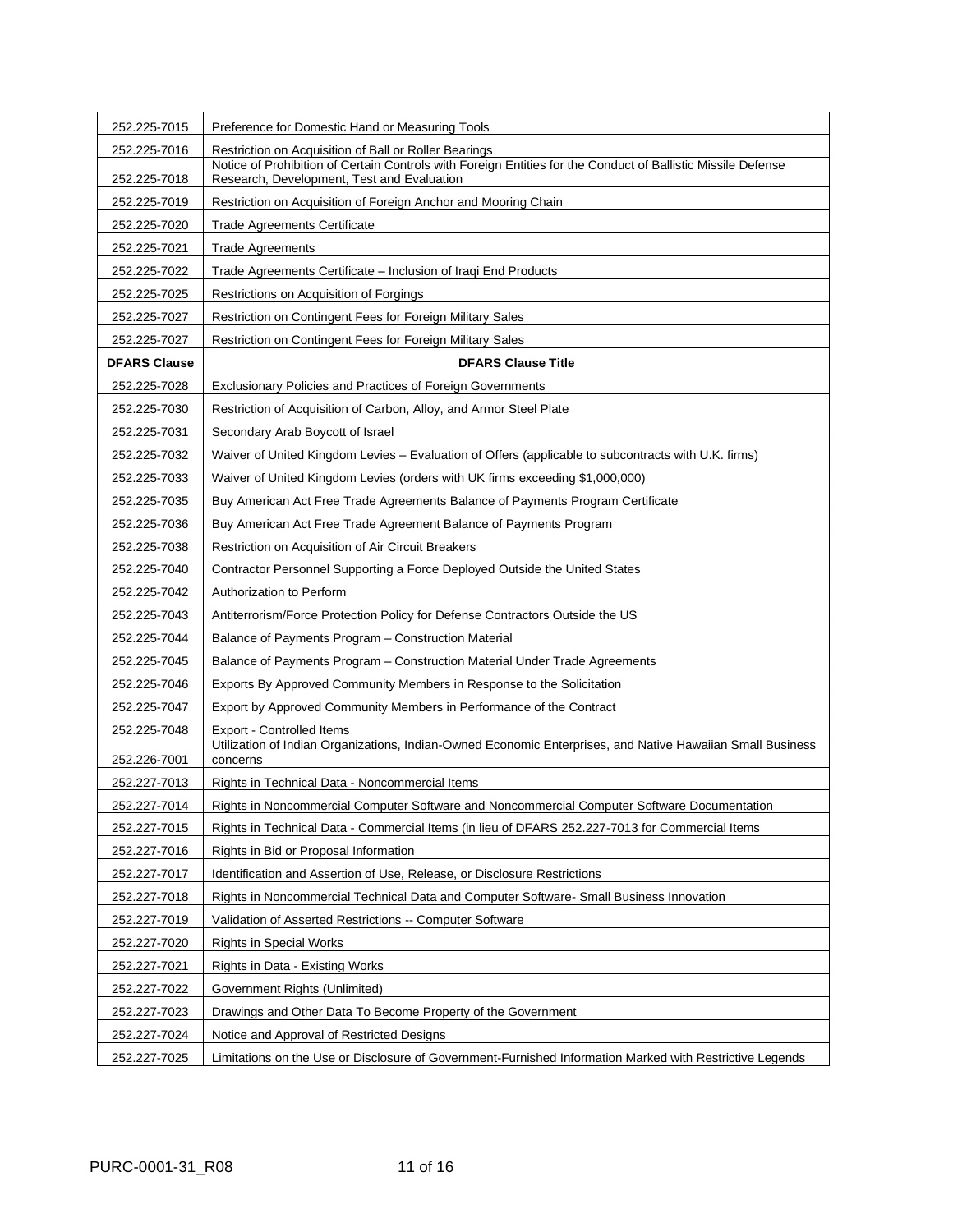| 252.227-7026        | Deferred Delivery of Technical Data or Computer Software                                             |
|---------------------|------------------------------------------------------------------------------------------------------|
| 252.227-7027        | Deferred Ordering of Technical Data or Computer Software                                             |
| 252.227-7028        | Technical Data or Computer Software Previously Delivered to the Government                           |
| 252.227-7030        | Technical Data - Withholding of Payment                                                              |
| 252.227-7032        | Rights in Technical Data and Computer Software (Foreign)                                             |
| 252.227-7033        | <b>Rights in Shop Drawings</b>                                                                       |
| 252.227-7034        | Patents-Subcontracts                                                                                 |
| 252.227-7037        | Validation of Restrictive Markings on Technical Data                                                 |
| 252.227-7038        | Patent Rights - Ownership by the Contractor Large Business                                           |
| 252.227-7039        | Patents - Reporting of Subject Inventions                                                            |
| 252.228-7000        | <b>Reimbursement for War Hazard Losses</b>                                                           |
| <b>DFARS Clause</b> | <b>DFARS Clause Title</b>                                                                            |
| 252.228-7001        | Ground and Flight Risk                                                                               |
| 252.228-7003        | Capture and Detention                                                                                |
| 252.228-7005        | Accident Reporting and Investigation - Aircraft, Missiles, and Space Launch Vehicles                 |
| 252.229-7000        | <b>Invoices Exclusive of Taxes or Duties</b>                                                         |
| 252.229-7001        | <b>Tax Relief</b>                                                                                    |
| 252.229-7003        | Tax Exemptions (Italy)                                                                               |
| 252.229-7004        | Status of Contractor As A Direct Contractor (Spain)                                                  |
| 252.229-7005        | Tax Exemptions (Spain)                                                                               |
| 252.229-7006        | Value Added Tax Exclusion (United Kingdom)                                                           |
| 252.229-7007        | Verification of US Receipt of Goods                                                                  |
| 252.229-7008        | Relief from Import Duty (United Kingdom)                                                             |
| 252.229-7011        | Reporting of Foreign Taxes - US Assistance Program                                                   |
| 252.231-7000        | <b>Supplemental Cost Principles</b>                                                                  |
| 252.234-7001        | Notice of Earned Value Management System (If required by DFARS 203.234)                              |
| 252.234-7002        | Earned Value Management System                                                                       |
| 252.234-7003        | Notice of Cost and Software Data Reporting System                                                    |
| 252.234-7004        | Cost and Software Data Reporting System                                                              |
| 252.235-7003        | <b>Frequency Authorization</b>                                                                       |
| 252.235-7004        | Protection of Human Subjects                                                                         |
| 252.236-7013        | Requirement for Competition Opportunity for American Steel Producers, Fabricators And Manufacturers  |
| 252.236-7013        | Requirement for Competition Opportunity for American Steel Producers, Fabricators, and Manufacturers |
| 252.237-7019        | Training for Contractor Personnel Interacting with Detainees                                         |
| 252.237-7023        | <b>Continuation of Essential Contractor Services</b>                                                 |
| 252.237-7024        | Notice of Continuation of Essential Contractor Services                                              |
| 252.239-7000        | <b>Protection Against Compromising Emanations</b>                                                    |
| 252.239-7001        | Information Assurance Contractor Training and Certification                                          |
| 252.239-7016        | Telecommunications Security Equipment, Devices, Techniques, and Services                             |
| 252.239-7018        | Supply Chain Risk                                                                                    |
| 252.242-7004        | Material Management and Accounting System                                                            |
| 252.242-7005        | <b>Contractor Business Systems</b>                                                                   |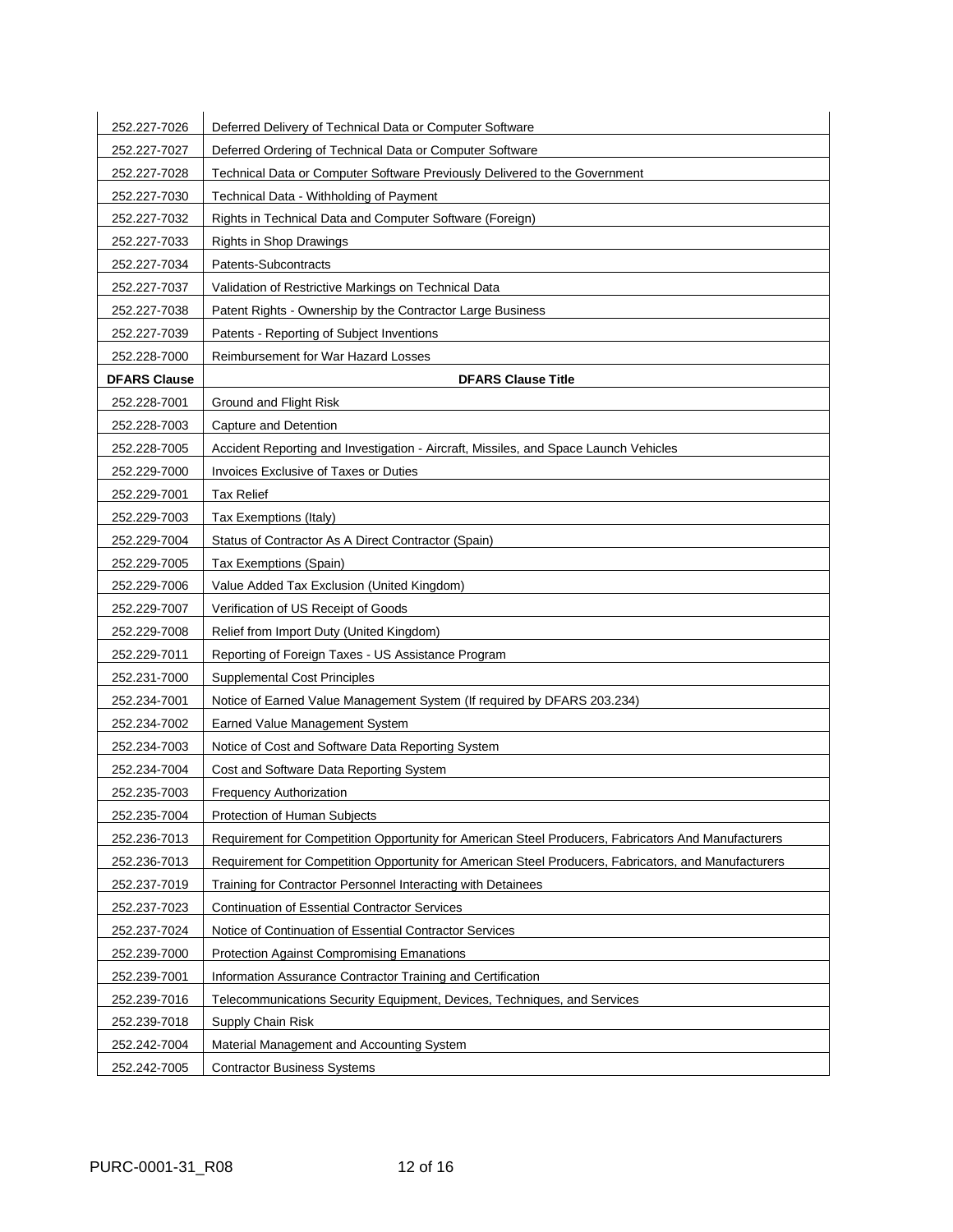| 252.242-7006        | <b>Accounting System Administration</b>                                     |
|---------------------|-----------------------------------------------------------------------------|
| 252.243-7001        | <b>Pricing of Contract Modifications</b>                                    |
| 252.243-7002        | Requests for Equitable Adjustment                                           |
| 252.244-7000        | Subcontracts For Commercial items and Commercial Components                 |
| 252.244-7001        | <b>Contractor Purchasing System Administration</b>                          |
| 252.245-7001        | Tagging, Labeling, and Marking Government Furnished Property                |
| 252.245-7002        | Reporting Loss of Government Property                                       |
| 252.245-7003        | <b>Contractor Property Management System Administration</b>                 |
| 252.246-7000        | Material Inspection and Receiving Report                                    |
| 252.246-7001        | Warranty of Data Basic                                                      |
| 252.246-7003        | Notification of Potential Safety Issues                                     |
|                     |                                                                             |
| <b>DFARS Clause</b> | <b>DFARS Clause Title</b>                                                   |
| 252.246-7004        | Safety of Facilities, Infrastructure, and Equipment for Military Operations |
| 252.247-7003        | Pass-Through of Motor Carrier Fuel Surcharge Adjustment to the Cost Bearer  |
| 252.247-7007        | Liability and Insurance                                                     |
| 252.247-7022        | Representation of Extent of Transportation by Sea                           |
| 252.247-7023        | Transportation of Supplies by Sea                                           |
| 252.247-7024        | Notification of Transportation of Supplies by Sea                           |
| 252.249-7000        | <b>Special Termination Costs</b>                                            |
| 252.249-7002        | Notification of Anticipated Contract Termination or Reduction               |
| 252.251-7000        | <b>Ordering From Government Supply Sources</b>                              |

# **B. Nonconforming Material**

- 1. **Meeting Specifications**: Items failing to conform to all applicable drawings, specifications, and/or other Purchase Order requirements shall not be delivered to INTERCONNECT without documented written approval from INTERCONNECT Quality Assurance.
- 2. **Nonconformance of Deliverables:** Supplier shall evaluate each nonconformance for its potential to exist in previously produced or delivered material. If a nonconformance exists in a previously delivered item, Supplier shall notify INTERCONNECT, in writing, within 24 hours and provide the following information: 1) description of nonconformance 2) affected Purchase Orders, delivery dates, quantities and lots.
- 3. **Nonconformance of Product:** Obtain INTERCONNECT approval for nonconforming product disposition. Notify INTERCONNECT of changes in product and/or processes; changes of suppliers; change of manufacturing facility; and where required obtain INTERCONNECT approval.

# **C. Inspection and Testing**

- 1. **Source Inspection:** Source inspection may be required prior to shipping.
- 2. **Data Sheet:** A data sheet shall accompany the first article. The data sheet shall list every dimension on the engineering drawing. Next to each dimension, the actual "as built" measurement shall be recorded. In lieu of a data sheet, measurements may be recorded directly on the engineering drawing. An in-house inspector shall sign and date the data sheet or drawing.
- 3. **Functional Testing:** Results of functional testing required with shipment. Functional testing documentation shall include test and acceptance criteria, controlling specification(s) or procedure(s) and the results of the test.
- 4. **Physical Properties Test:** Physical Properties Test Report Required per applicable Military Specification.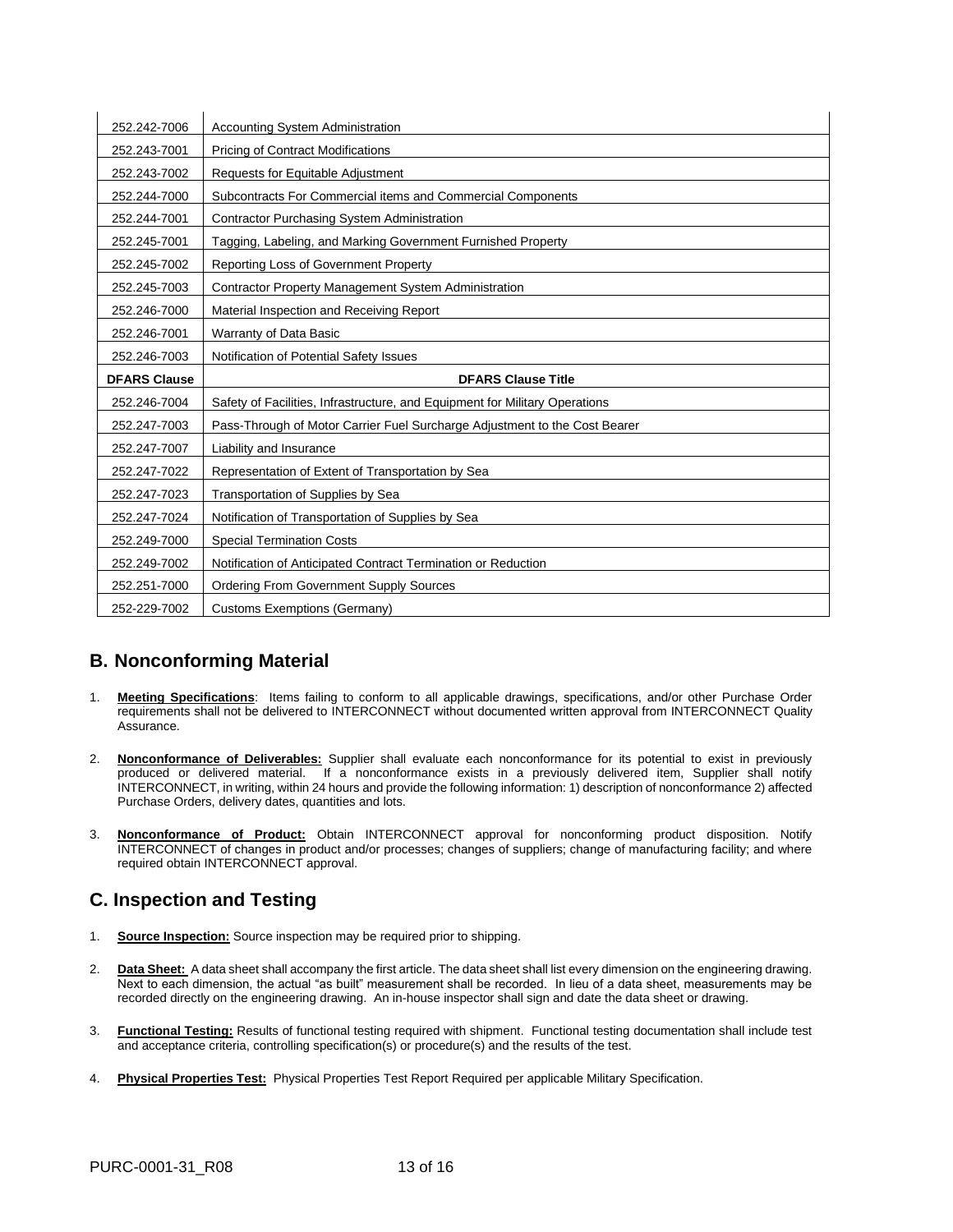- 5. **Chemical Properties Test:** Chemical Properties Test Report Required per applicable Military Specification.
- 6. **Illumination Report:** Illumination Report required per applicable Military Specification.

## **D. Materials and Components**

- 1. **Manufacturer COC:** The manufacturer certificate of conformance (cert) with signature and title of authorized quality agent required for all items.
- 2. **COC Elements**: The certificate of conformance shall include the following: part number, purchase order number, applicable military specification, part number revision if one exists, quantity, serial number, name and address of process facility, and date of certification. Vague or ambiguous statements such as "to the best of my knowledge" are not acceptable and may result in rejection of the item during receiving.
- 3. **QPL List:** QPL listed items shall be manufactured by sources listed in the applicable QPL.
- 4. **QPL Certificate:** Supplier must be able to obtain and supply manufacturer or QPL certificate upon request.
- 5. **Trace:** Lot traceability to the original point of manufacture or processing for all components, subcomponents, and/or assemblies is required.
- 6. **Material Shelf-Life**: For all materials with shelf life limitations, the remaining shelf life shall be 75% of the original shelf life (minimum) at time of shipping. Manufacturers name, lot number (if applicable) and manufacture date shall be provided with shipment.
- 7. **Bar Code/Marking:** Supplier shall apply bar codes to exterior package per INTERCONNECT Bar Code Requirements, INVT-0001-09. Suppliers may contact INTERCONNECT for a copy of document.

### **E. Right of Access**

- 1. **In-Process Verifications**: INTERCONNECT reserves right of entry to Supplier's facility and any applicable sub-tier supplier facilities for the purpose of verifying compliance with all requirements of this order. INTERCONNECT and any customer or their representative shall have the right to perform in-process inspections, audits and system surveillance as part of the verification process. Supplier shall provide suitable facilities to perform these verifications to INTERCONNECT and any customer or their representative at no cost to INTERCONNECT.
- 2. **Quality Assurance**: During performance of this order, your quality system and processes are subject to review, verification and analysis by authorized government representatives in accordance with FAR Paragraph 46.102 Policy on Quality Assurance. Requirements

# **F. Records**

1. **Records Retention:** Supplier shall maintain records necessary to verify conformance of supplied material to the conditions of this order. Supplier shall also maintain records of all purchase orders. These records are to be maintained for a minimum of ten (10) years from the date of delivery and shall remain legible, readily identifiable and retrievable. At INTERCONNECT's election, such records shall be made available to INTERCONNECT, INTERCONNECT's customers and/or any regulatory agency, at no cost to INTERCONNECT. INTERCONNECT retains the right to inspect subject documents at supplier's premises upon reasonable notification of intent to do same.

# **G. Special Process/Quality System Certifications**

1. **Lockheed Martin Quality:** Lockheed Martin Material Management Quality Appendix QX states: Seller shall meet the requirements of the latest revision of Appendix QX and all applicable requirements therein in effect as of the date of this PO. Seller shall ensure all applicable quality requirements are imposed upon sub-tier suppliers and manufacturing facilities. Seller shall have and maintain Internet access for obtaining requirements of this PO. (Refer to http://www.lockheedmartin.com/ for the latest revision and details). Lockheed Martin Standard Quality System (Q2A) First Article requirements are incorporated instructing suppliers to comply with AS9102 First Article Inspection (FAI) requirements in order to provide objective evidence that all engineering, design and specification requirements are correctly understood, accounted for, verified, and recorded. In addition, Lockheed Martin Standard Quality System (Q4R) FOD requirements are incorporated for suppliers to maintain a FOD prevention program in accordance with the National Aerospace Standard NAS-412, Foreign Object Damage/Foreign Object Debris (FOD) Prevention.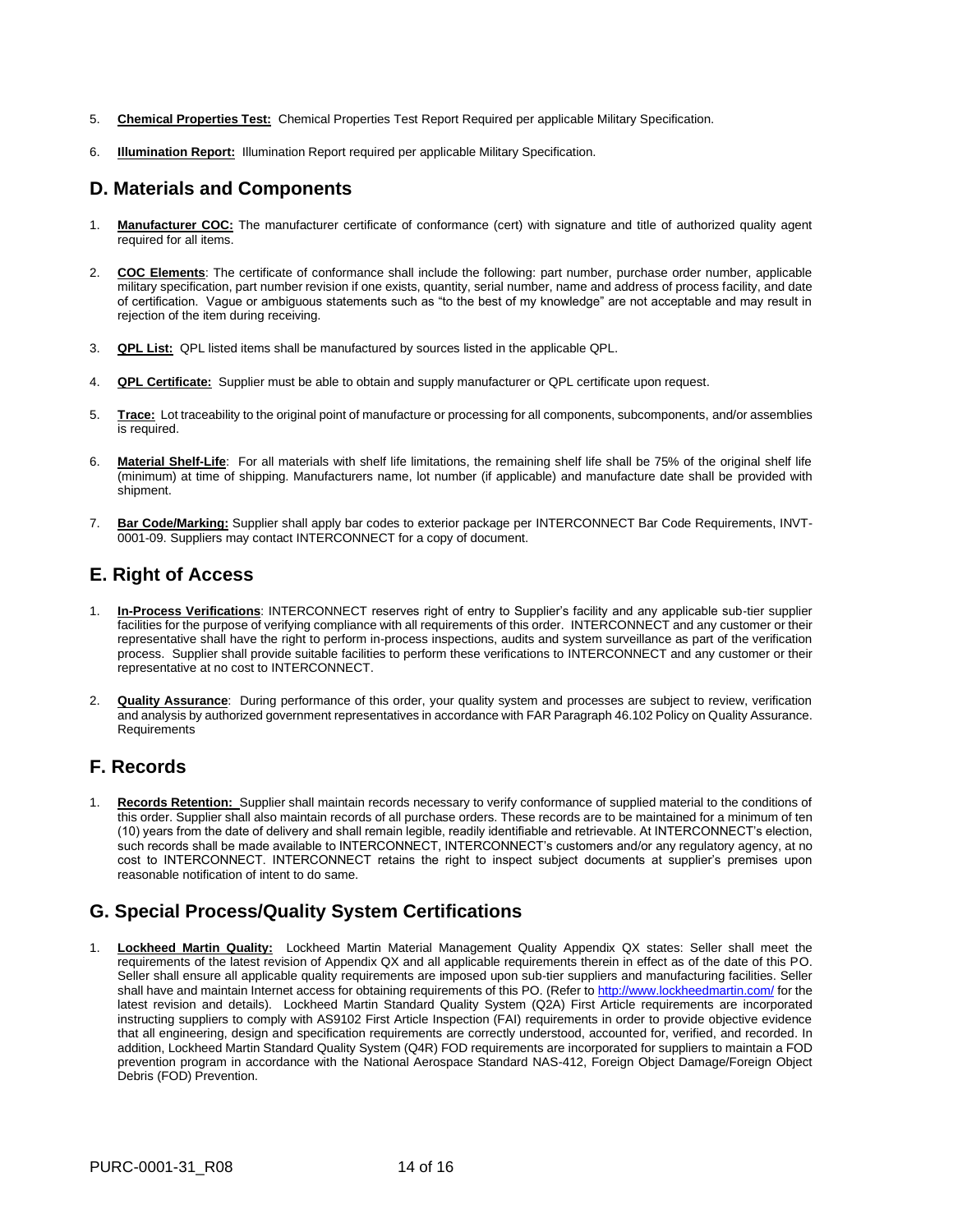#### 2. **Lockheed Martin Counterfeit Parts Prevention** clause is incorporated:

- a) Counterfeit Work consists of those parts delivered under this Contract that are the lowest level of separately identifiable items (e.g., articles, components, goods, and assemblies). "Counterfeit Work" means Work that is or contains items misrepresented as having been designed and/or produced under an approved system or other acceptable method. The term also includes approved Work that has reached a design life limit or has been damaged beyond possible repair, but is altered and misrepresented as acceptable.
- 
- b) SELLER agrees and shall ensure that Counterfeit Work is not delivered to LOCKHEED MARTIN.<br>c) SELLER shall only purchase products to be delivered or incorporated as Work to LOCKHEED M SELLER shall only purchase products to be delivered or incorporated as Work to LOCKHEED MARTIN directly from the Original Component Manufacturer (OCM)/Original Equipment Manufacturer (OEM), or through an OCM/OEM authorized distributor chain. Work shall not be acquired from independent distributors or brokers unless approved in advance in writing by LOCKHEED MARTIN.
- d) SELLER shall immediately notify LOCKHEED MARTIN with the pertinent facts if SELLER becomes aware or suspects that it has furnished Counterfeit Work. When requested by LOCKHEED MARTIN, SELLER shall provide OCM/OEM documentation that authenticates traceability of the affected items to the applicable OCM/OEM.
- e) In the event that Work delivered under this Contract constitutes or includes Counterfeit Work, SELLER shall, at its expense, promptly replace such Counterfeit Work with genuine Work conforming to the requirements of this Contract. Notwithstanding any other provision in this Contract, SELLER shall be liable for all costs relating to the removal and replacement of Counterfeit Work, including without limitation LOCKHEED MARTIN's costs of removing Counterfeit Work, of reinserting replacement Work and of any testing necessitated by the reinstallation of Work after Counterfeit Work has been exchanged. The remedies contained in this paragraph are in addition to any remedies LOCKHEED MARTIN may have at law, equity or under other provisions of this Contract.
- f) This clause applies in addition to any quality provision, specification, statement of work or other provision included in this Contract addressing the authenticity of Work. To the extent such provisions conflict with this clause, this clause prevails.
- g) Seller shall establish and maintain a Counterfeit Parts Prevention and Control Plan using Industry Standard AS-5553 as a guideline. The purpose of this document shall be to prevent the delivery of counterfeit parts and control parts identified as counterfeit.
- 3. **Seller Quality Requirements:** Lockheed Martin Material Management Quality Appendix QJ, "Seller Quality Requirements" QCS-001 Processing Sources" applies (refer to http://www.lockheedmartin.com/ for the latest revision and details). As required by INTERCONNECT purchase orders, the supplier/subcontractor will develop and maintain plans for managing supply chain processes such as atmospheric radiation, counterfeit parts, hazardous substance processes, etc. Processing to be accomplished in performance of INTERCONNECT's purchase order is directly related to a Lockheed Martin Aeronautics Company purchase order and must be accomplished in accordance with process specification(s) on this purchase order and the revision in effect as of the date of this PO of Lockheed Martin Aeronautics Company Appendix QJ. All requirements of such Appendix QJ paragraph 12. a.–f. shall be accomplished. Appendix QJ is located at [http://www.lockheedmartin.com/material](http://www.lockheedmartin.com/material-management/)[management/.](http://www.lockheedmartin.com/material-management/)

Per QJ, seller and all sub-tier Process Source(s) shall ensure purchase orders and/or associated purchase order documents for Buyer controlled processes include the following data elements:

- a) Seller's unique LM Aero identification number ("vendor code") and all LM Aero unique "process codes" for each Buyercontrolled process to be performed.
- b) Processing to be accomplished in performance of this purchase order is directly related to a Lockheed Martin Aeronautics Company purchase order and must be accomplished in accordance with process specification(s) on this purchase order and Lockheed Martin Aeronautics Company Appendix QJ
- c) Seller must file and maintain a copy of all purchase orders containing the above statement and make these available for review by Buyer, upon request
- d) Seller must submit a Certificate of Conformance ("C of C") with a unique certification number in accordance with paragraph F "Certificate of Conformance."
- e) Seller shall identify specification(s) title, specific revision level(s) and drawing(s) requirement(s) to be performed by a QCS-001 source.
- 4. **First Articles (If called out on Purchase Order):** Lockheed Martin Material Management Quality Clause Q2A "First Article Inspection" applies (refer to http://www.lockheedmartin.com/ for the latest revision and details). Complete First Article documentation in accordance with the provisions of SAE AS9102, Aerospace First Article Inspection Requirements, including traceability to point of manufacture shall accompany all First Articles at time of delivery.
- 5. **Electronic Assemblies:** Workmanship shall comply with IPC-A-610, Acceptability of Electronic Assemblies.
- 6. **Soldering Standards**: Soldering shall be in accordance with ANSI/J-STD-001, Requirements for Soldered Electrical and Electronic Assemblies.
- 7. **LMALC QA022-01**, Paragraph C applies: "Buyer shall have right to perform in-process inspection, audits, and system surveillance at Seller and Seller's subcontractors' facilities as part of verification of conformance to the requirements of this PO. Work under this PO is subject to Buyer's periodic audit of Seller's compliance with Seller's internal procedures and other documents applicable to this PO. Seller shall provide, at no cost to Buyer, Government and or appropriate regulatory agencies, suitable facilities at Seller and Seller's subcontractors' manufacturing locations for Buyer, Government, and regulatory agency